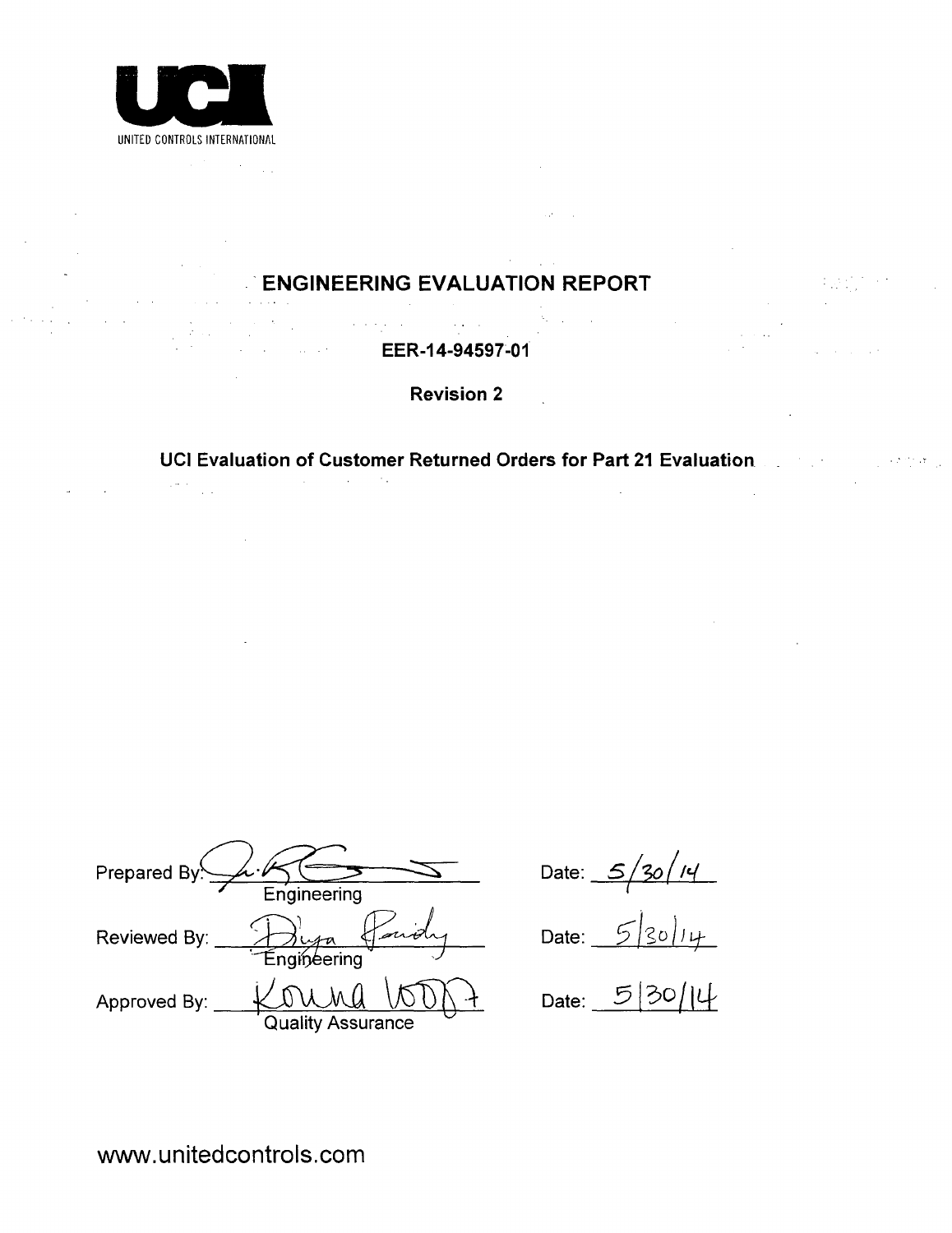#### Revision History:

| <b>Date</b> | <b>Revision</b> | <b>Description</b>                                         |
|-------------|-----------------|------------------------------------------------------------|
| 04/24/14    |                 | Initial Issue                                              |
| 05/16/14    |                 | Updated Part 21 evaluations for NCRs 3909 and 5670.        |
|             |                 | Removed NCR 4679, this is for an international plant.      |
|             |                 | Added Part 21 evaluation for job 95581 (NCRs 6189).        |
|             |                 | NCR 7065 removed as it was a customer DNR and was          |
|             |                 | voided. ECO# 205473                                        |
| 05/30/14    | Ω               | Remove Confidentiality statement as this EER is for Public |
|             |                 | Release with the UCI NRC Inspection Results. ECO#          |
|             |                 | 205489                                                     |

#### **1.0:** Customer:

UCI. **Contract Contract** 

#### 2.0: Sales Order Numbers:

95443, 6144, 95581, 91103, 93049, 94597, 94900, 95108, 95245, 95581, 91103, 94860, 91980  $\mathcal{L}^{\text{max}}_{\text{max}}$ 

 $\overline{\mathcal{L}}_{\text{max}}$ 

 $\chi$  , where  $\chi$  is  $\chi$ 

 $\sim$ 

#### **3.0:** NCR Numbers:

6256, 6916, 6331, 4679, 5180, 4980, 4413, 5669, 5670, 4924, 6189, 3905, 3909, 6029, 6859

# 4.0: References:

- A. UCI QCP 21.1 B. UCI QCP 15.2
- C. UCI CAR 13-14

#### **6.0:** Description:

This engineering evaluation is being written to document the part 21 evaluations performed on the above listed NCRs and Sales Order Lines.

# **7.0:** Technical Evaluation **I** Analysis **I** Disposition:

Per findings listed on the NRC Inspection Report 99901436-2014201 and the Notice of Violation received on 4/11/2014, UCI has reviewed all customer returned items for the past 3 years. This time frame was chosen as it covers all orders since the last NUPIC audit of UCI. The above listed NCRs were determined to need further evaluation to meet the requirements of UCI QCP 21.1, QCP 15.2 and 10CFR 21.21. Upon further evaluation, all orders were determined to have no defects and no reportable findings.

#### **8.0** Conclusions:

As documented in the attached QA 21.1F Forms for all the NCRs listed in section 3.0 above, no defects were found after performance of the part 21 evaluation process.

#### **9.0** Attachments:

1. Part 21 Evaluations for NCRs listed in section 3.

Page 2 of 25 *United Controls International* **E** *205 Scientific Drive El Norcross, GA 30092*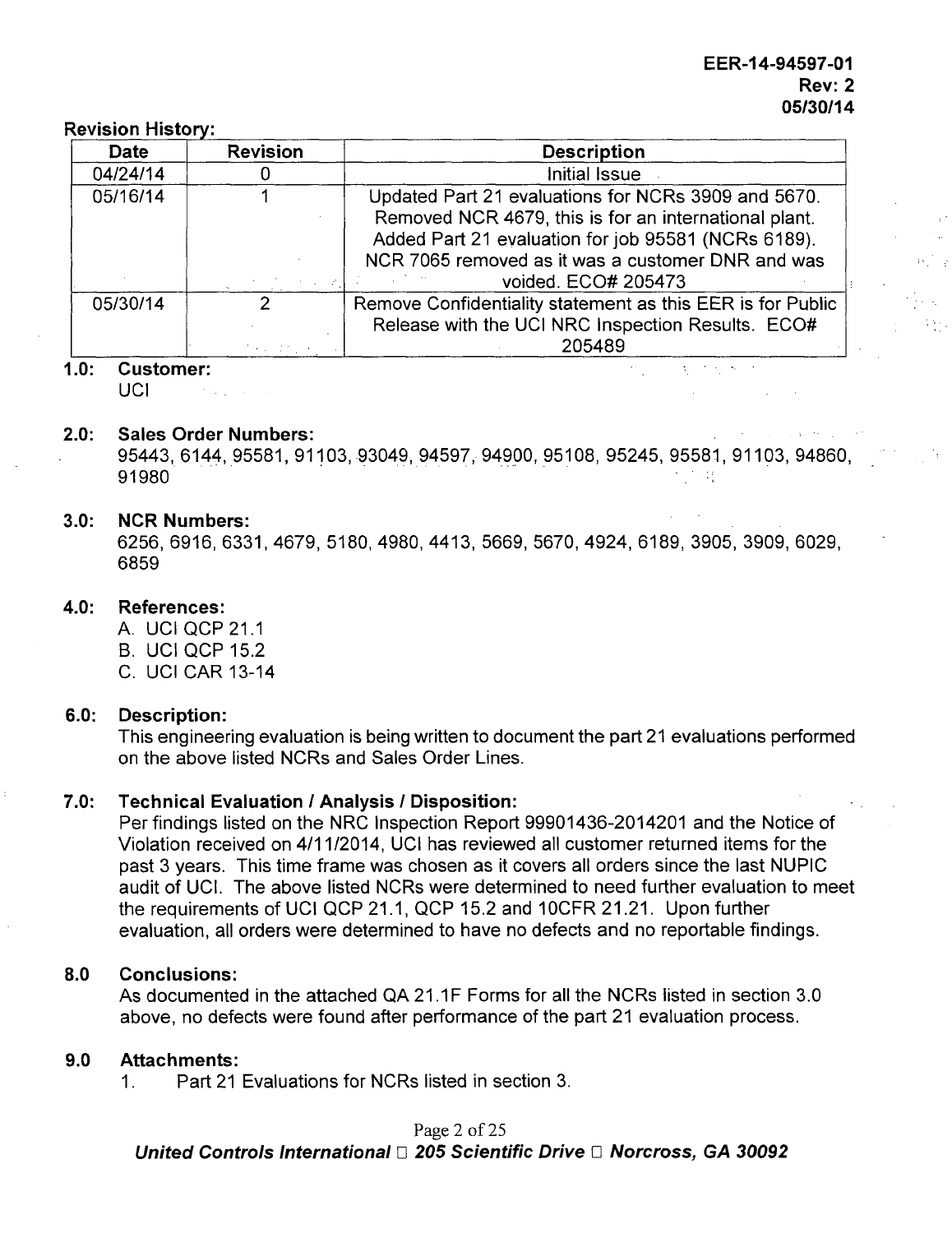$\frac{1}{2} \sqrt{2}$ 

 $\mathcal{L}$  $\sim 100$  $\mathcal{L}_{\rm{max}}$  $\mathcal{L}^{\text{max}}_{\text{max}}$  $\eta_{\rm c}$  ,  $\eta_{\rm c}$  $\hat{c}$  ,  $\hat{c}$  ,  $\hat{c}$  ,  $\hat{c}$  $\mathcal{L} \subset \mathcal{L}^2$  $\mathcal{L}_{\rm{max}}$  , where  $\mathcal{L}_{\rm{max}}$  $\mathbb{R}^{\mathbb{Z}^2}$  $\sim 1$  $\label{eq:2.1} \mathcal{F}^{\mathcal{A}}(\mathcal{A})=\mathcal{F}^{\mathcal{A}}(\mathcal{A})=\mathcal{F}^{\mathcal{A}}(\mathcal{A})=\mathcal{F}^{\mathcal{A}}(\mathcal{A})$  $\frac{1}{2} \sum_{i=1}^n \frac{1}{i} \frac{1}{i}$  $\sim$  $\mathcal{L}_{\text{max}}$  and  $\mathcal{L}_{\text{max}}$  and  $\mathcal{L}_{\text{max}}$  $\frac{1}{2} \left( \frac{1}{2} \right) \left( \frac{1}{2} \right)$ 

 $\label{eq:2.1} \frac{1}{\sqrt{2\pi}}\frac{1}{\sqrt{2\pi}}\frac{1}{\sqrt{2\pi}}\frac{1}{\sqrt{2\pi}}\frac{1}{\sqrt{2\pi}}\frac{1}{\sqrt{2\pi}}\frac{1}{\sqrt{2\pi}}\frac{1}{\sqrt{2\pi}}\frac{1}{\sqrt{2\pi}}\frac{1}{\sqrt{2\pi}}\frac{1}{\sqrt{2\pi}}\frac{1}{\sqrt{2\pi}}\frac{1}{\sqrt{2\pi}}\frac{1}{\sqrt{2\pi}}\frac{1}{\sqrt{2\pi}}\frac{1}{\sqrt{2\pi}}\frac{1}{\sqrt{2\pi}}\frac{1}{\sqrt$  $\sim$  exce  $\sim 10$ 

Attachment **1**

 $\sim$   $\sim$ 

 $\sim 10$ 

# Part 21 Evaluations

Page 3 of 25 *United Controls International* □ 205 Scientific Drive □ Norcross, GA 30092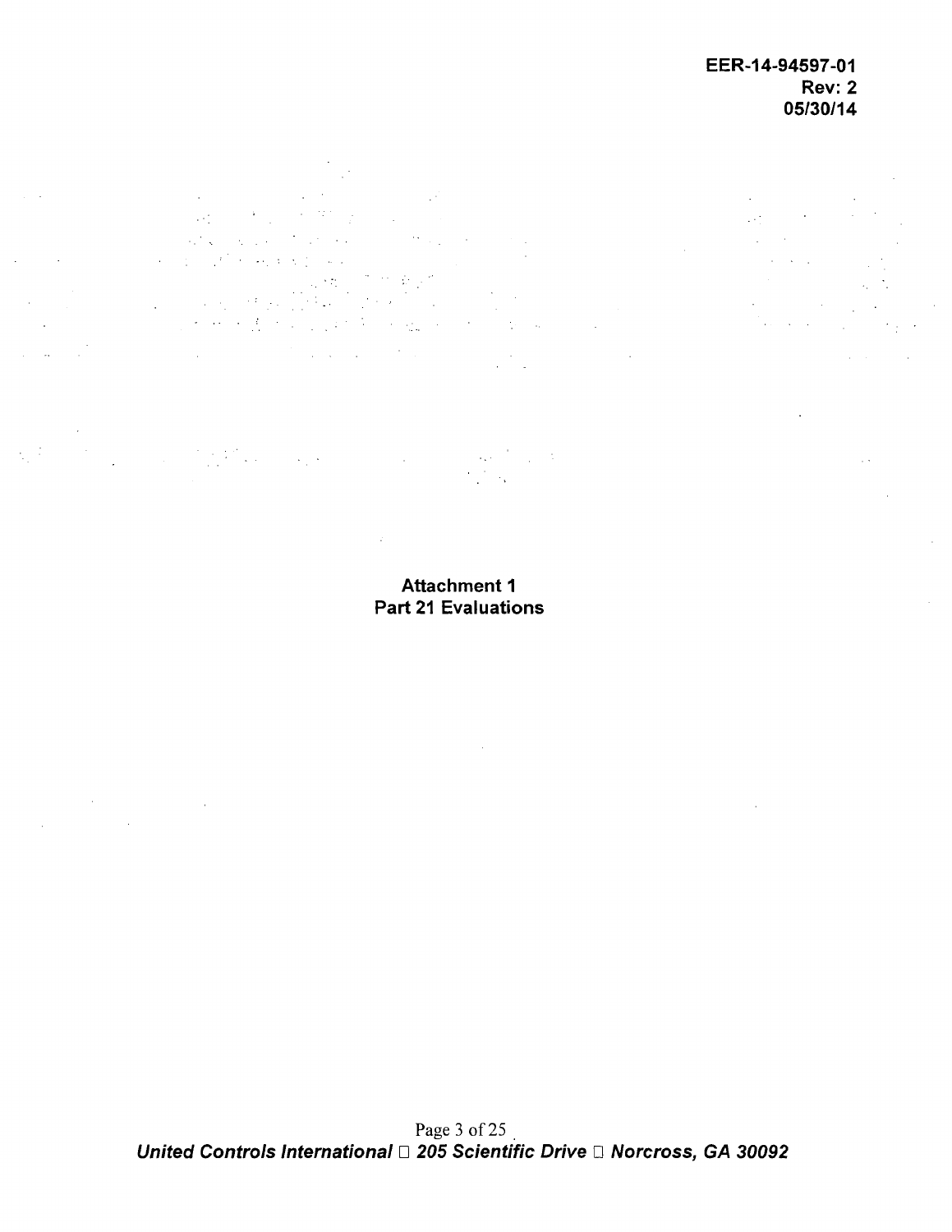| UNITED CONTROLS INTERNATIONAL                                                                                                                                                                                                                                                                                                                                                                                                                          | NCR No.: 4980/5180<br>NCR Rev.: $0$ |                              | <b>PART 21 EVALUATION</b><br><b>REPORT</b> |       |  |
|--------------------------------------------------------------------------------------------------------------------------------------------------------------------------------------------------------------------------------------------------------------------------------------------------------------------------------------------------------------------------------------------------------------------------------------------------------|-------------------------------------|------------------------------|--------------------------------------------|-------|--|
| Discovery of Deviation Date: 4/22/14                                                                                                                                                                                                                                                                                                                                                                                                                   |                                     | Evaluation Due Date: 4/25/14 |                                            |       |  |
| Evaluation Disposition: No Defect                                                                                                                                                                                                                                                                                                                                                                                                                      |                                     | Interim Report Required? N   |                                            |       |  |
| Evaluation Disposition Complete By                                                                                                                                                                                                                                                                                                                                                                                                                     |                                     | Date:                        |                                            |       |  |
| Evaluation Disposition is (A) Not Capable:                                                                                                                                                                                                                                                                                                                                                                                                             |                                     |                              |                                            |       |  |
| Interim Report to Customer & NRC Due Date:                                                                                                                                                                                                                                                                                                                                                                                                             | N/A                                 |                              |                                            |       |  |
| Interim Report Submitted to Customer By:                                                                                                                                                                                                                                                                                                                                                                                                               | N/A                                 | Date:                        |                                            |       |  |
| Report #: N/A                                                                                                                                                                                                                                                                                                                                                                                                                                          |                                     |                              |                                            |       |  |
| Interim Report Submitted to NRC By: N/A                                                                                                                                                                                                                                                                                                                                                                                                                |                                     | Date:                        |                                            | 计程序 化 |  |
| Report #: N/A                                                                                                                                                                                                                                                                                                                                                                                                                                          |                                     |                              |                                            |       |  |
| Evaluation Disposition is (B) No Defect:                                                                                                                                                                                                                                                                                                                                                                                                               |                                     |                              |                                            |       |  |
| Evaluation Disposition Notes:                                                                                                                                                                                                                                                                                                                                                                                                                          |                                     |                              |                                            |       |  |
| customer notified UCI of the in storage bench test failure, UCI pulled an additional relay from the same<br>date code from UCI stock. This relay had been kept in level B storage. The replacement relay was<br>tested to the same dedication procedure and passed all testing. Due to the sensitive nature of these<br>relays, UCI has concluded that the contact failure is an isolated incident that was caused by shipping and<br>handling issues. |                                     |                              |                                            |       |  |
| Evaluation Disposition is (C) Defect Exists :                                                                                                                                                                                                                                                                                                                                                                                                          |                                     |                              |                                            |       |  |
| Responsible Officer Notification Due Date:                                                                                                                                                                                                                                                                                                                                                                                                             | N/A                                 |                              |                                            |       |  |
| Responsible Officer Notified: N/A                                                                                                                                                                                                                                                                                                                                                                                                                      |                                     |                              |                                            |       |  |
| Responsible Officer Notification Complete By:                                                                                                                                                                                                                                                                                                                                                                                                          | N/A                                 | Date:                        |                                            |       |  |
| Initial Notification to NRC Due Date:<br>N/A                                                                                                                                                                                                                                                                                                                                                                                                           |                                     |                              |                                            |       |  |
| Initial Notification to NRC via Fax (301-816-5151) By:                                                                                                                                                                                                                                                                                                                                                                                                 | N/A                                 | Date:                        |                                            |       |  |
| Verification of Receipt of Initial Notification to NRC via Phone                                                                                                                                                                                                                                                                                                                                                                                       | (301-816-5100) By:<br>N/A           |                              | Date:                                      |       |  |
| Written Notification to NRC Due Date:                                                                                                                                                                                                                                                                                                                                                                                                                  | N/A                                 |                              |                                            |       |  |
| Written Notification Sent to NRC By:                                                                                                                                                                                                                                                                                                                                                                                                                   | N/A                                 | Date:                        |                                            |       |  |
|                                                                                                                                                                                                                                                                                                                                                                                                                                                        |                                     |                              |                                            |       |  |
|                                                                                                                                                                                                                                                                                                                                                                                                                                                        | $1$ of $2$                          |                              | QA Form 21.1F, R0                          |       |  |
|                                                                                                                                                                                                                                                                                                                                                                                                                                                        |                                     | ł                            |                                            |       |  |

 $\sim$ 

Page 4 of 2 *United Controls International ED 205 Scientific Drive <b>El Norcross, GA 30092*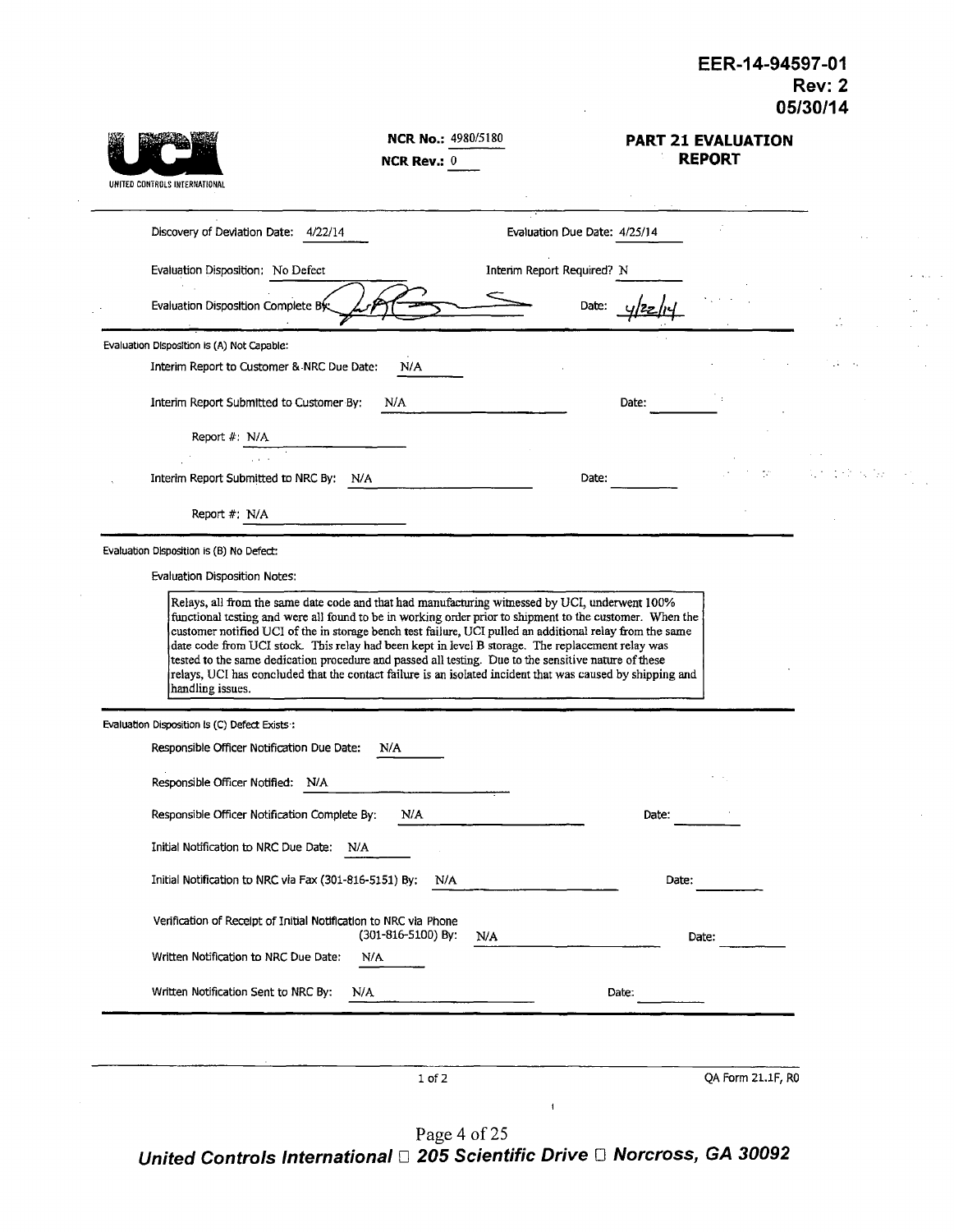| UNITED CONTROLS INTERNATIONAL |                                                      |                                    | <b>NCR No.: 4980/5180</b><br>NCR Rev.: $0$ |          |              | PART 21 EVALUATION<br><b>REPORT</b> |              |  |
|-------------------------------|------------------------------------------------------|------------------------------------|--------------------------------------------|----------|--------------|-------------------------------------|--------------|--|
|                               | $\epsilon$ is $\epsilon$ .<br>$\sqrt{2}$ in $\gamma$ | $\sim$<br>$\sim 10^{-6}$<br>$\sim$ | $\sim$                                     |          |              |                                     | أنواء والمرا |  |
| CAR Required? N<br>Notes:     | $\alpha = 0.5$                                       | CAR Report #: N/A                  |                                            |          |              |                                     |              |  |
| CAR                           | -14<br>12                                            |                                    | <u>के प्राप्त प</u>                        |          |              |                                     |              |  |
| $\omega=3$                    | Part 21 Evaluation Complete By (QA):                 |                                    |                                            |          | Date: $A/3C$ |                                     |              |  |
| $\sim$                        |                                                      |                                    |                                            |          |              |                                     |              |  |
|                               |                                                      |                                    |                                            |          |              |                                     |              |  |
|                               |                                                      |                                    |                                            |          |              |                                     |              |  |
|                               |                                                      | $\gamma \ll \gamma$                | $\sim$ $\sim$                              |          |              |                                     |              |  |
|                               |                                                      |                                    |                                            |          |              |                                     |              |  |
|                               |                                                      |                                    |                                            |          |              |                                     |              |  |
|                               |                                                      |                                    |                                            |          |              |                                     |              |  |
|                               |                                                      |                                    |                                            |          |              |                                     |              |  |
|                               |                                                      |                                    |                                            |          |              |                                     |              |  |
|                               |                                                      |                                    |                                            |          |              |                                     |              |  |
|                               |                                                      |                                    |                                            |          |              |                                     |              |  |
|                               |                                                      | $\epsilon$                         |                                            | $\alpha$ |              |                                     |              |  |
|                               |                                                      | $\sim 10^{11}$                     |                                            |          |              |                                     |              |  |
|                               |                                                      |                                    |                                            |          |              |                                     |              |  |
|                               |                                                      |                                    |                                            |          |              |                                     |              |  |
|                               |                                                      |                                    |                                            |          |              |                                     |              |  |
|                               |                                                      |                                    |                                            |          |              |                                     |              |  |
|                               |                                                      |                                    |                                            |          |              |                                     |              |  |
|                               |                                                      |                                    |                                            |          |              |                                     |              |  |

 $\mathbb{Z}^{\mathbb{Z}^{\times}}$ 

2 of 2 QA Form 21.1F, RO

Page 5 of 25 *United Controls International [1 205 Scientific Drive* D *Norcross, GA 30092*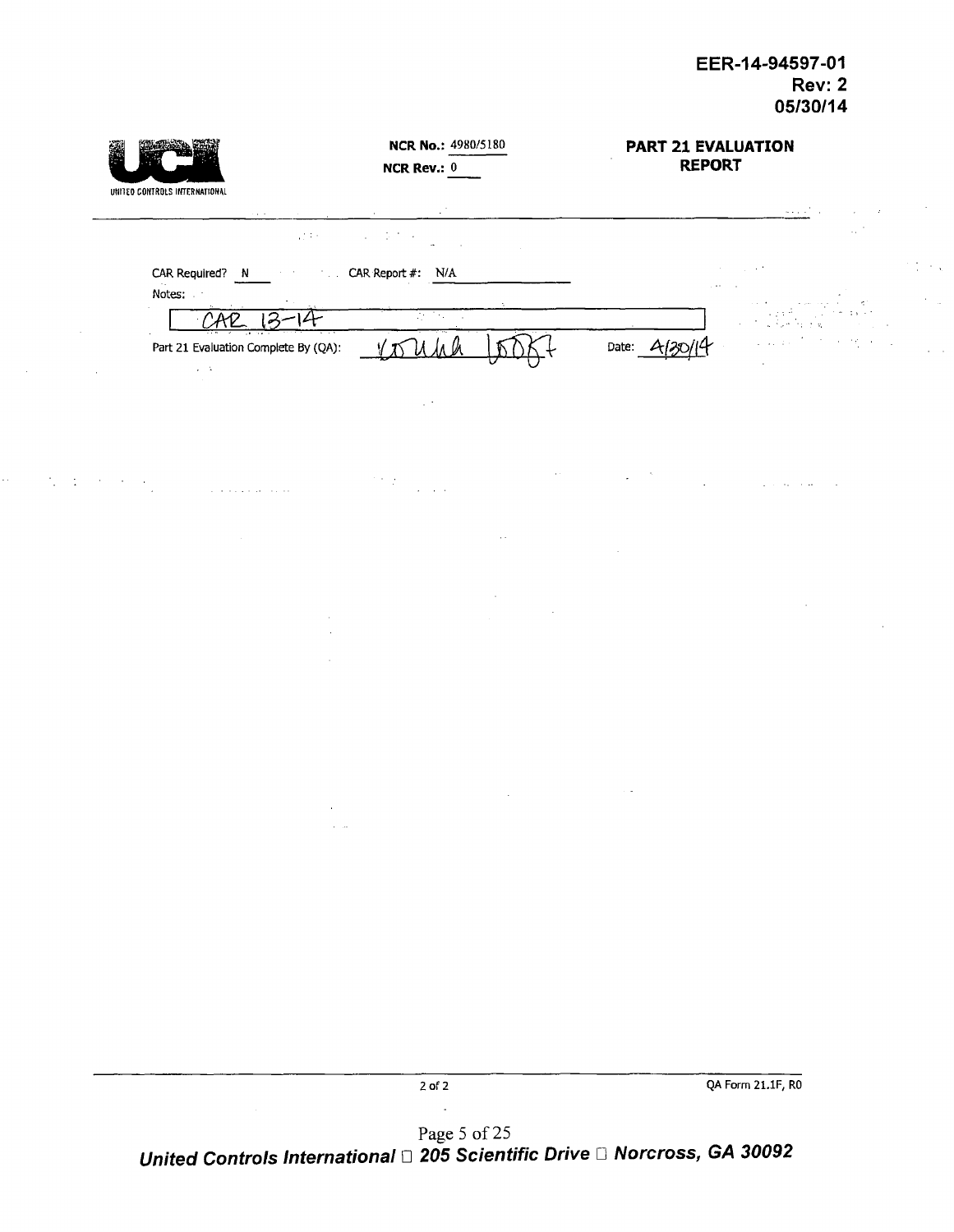| UNITED CONTROLS INTERNATIONAL                                                                                                                                                                                                                                                                                    | <b>NCR No.: 6029</b><br><b>NCR Rev.: 0</b> |                              |       | <b>PART 21 EVALUATION</b><br><b>REPORT</b> |  |
|------------------------------------------------------------------------------------------------------------------------------------------------------------------------------------------------------------------------------------------------------------------------------------------------------------------|--------------------------------------------|------------------------------|-------|--------------------------------------------|--|
| Discovery of Deviation Date: 4/22/14                                                                                                                                                                                                                                                                             |                                            | Evaluation Due Date: 4/25/14 |       |                                            |  |
| Evaluation Disposition: No Defect.                                                                                                                                                                                                                                                                               |                                            | Interim Report Required? N   |       |                                            |  |
| Evaluation Disposition Complete By:<br>provide a project                                                                                                                                                                                                                                                         |                                            | Date:                        |       |                                            |  |
| Evaluation Disposition is (A) Not Capable:                                                                                                                                                                                                                                                                       |                                            |                              |       |                                            |  |
| Interim Report to Customer & NRC Due Date:                                                                                                                                                                                                                                                                       | N/A                                        |                              |       |                                            |  |
| Interim Report Submitted to Customer By:                                                                                                                                                                                                                                                                         | N/A                                        |                              | Date: |                                            |  |
| Report #: N/A                                                                                                                                                                                                                                                                                                    |                                            |                              |       |                                            |  |
| Interim Report Submitted to NRC By:<br>N/A                                                                                                                                                                                                                                                                       |                                            | Date:                        |       |                                            |  |
| Report #: N/A                                                                                                                                                                                                                                                                                                    |                                            |                              |       |                                            |  |
| Evaluation Disposition is (B) No Defect:                                                                                                                                                                                                                                                                         |                                            |                              |       |                                            |  |
| Evaluation Disposition Notes:                                                                                                                                                                                                                                                                                    |                                            |                              |       |                                            |  |
| The returned power supply was part of a blanket refurbishment order carried out by UCI. The failure<br>was linked to a low voltage inside one of the control loops of the power supply. No other refurbished<br>power supplies have been reported with this failure. The power supply was reworked to acceptable |                                            |                              |       |                                            |  |
| condition.                                                                                                                                                                                                                                                                                                       |                                            |                              |       |                                            |  |
| Evaluation Disposition Is (C) Defect Exists :                                                                                                                                                                                                                                                                    |                                            |                              |       |                                            |  |
| Responsible Officer Notification Due Date:                                                                                                                                                                                                                                                                       | N/A                                        |                              |       |                                            |  |
| Responsible Officer Notified: N/A                                                                                                                                                                                                                                                                                |                                            |                              |       |                                            |  |
| Responsible Officer Notification Complete By:                                                                                                                                                                                                                                                                    | N/A                                        |                              | Date: |                                            |  |
| Initial Notification to NRC Due Date:<br>N/A                                                                                                                                                                                                                                                                     |                                            |                              |       |                                            |  |
| Initial Notification to NRC via Fax (301-816-5151) By:                                                                                                                                                                                                                                                           | N/A                                        |                              | Date: |                                            |  |
| Verification of Receipt of Initial Notification to NRC via Phone                                                                                                                                                                                                                                                 |                                            |                              |       |                                            |  |
| Written Notification to NRC Due Date:<br>N/A                                                                                                                                                                                                                                                                     | (301-816-5100) By:                         | N/A                          |       | Date:                                      |  |
| Written Notification Sent to NRC By:<br>N/A                                                                                                                                                                                                                                                                      |                                            |                              | Date: |                                            |  |
|                                                                                                                                                                                                                                                                                                                  |                                            |                              |       |                                            |  |
|                                                                                                                                                                                                                                                                                                                  |                                            |                              |       |                                            |  |
|                                                                                                                                                                                                                                                                                                                  |                                            |                              |       |                                            |  |
|                                                                                                                                                                                                                                                                                                                  | 1 of 2                                     |                              |       | QA Form 21.1F, R0                          |  |

 $\bar{\gamma}$ 

 $\bar{z}_1,\ldots,\bar{z}_n$ 

Page 6 of 2 *United Controls International* **□ 205 Scientific Drive □ Norcross, GA 3009**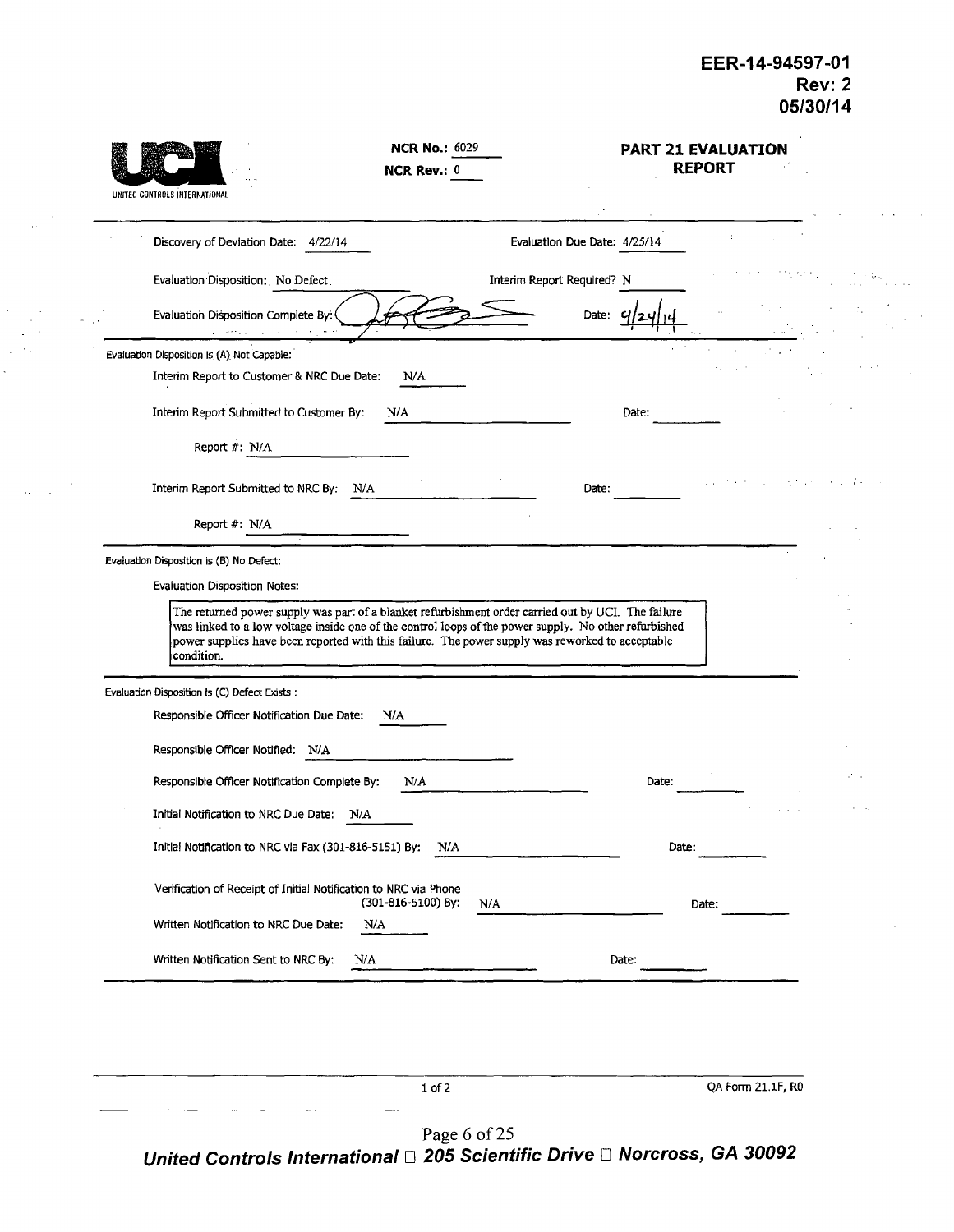$\frac{1}{2}$  and

|    | UNITED CONTROLS INTERNATIONAL        | <b>NCR No.: 6029</b><br><b>NCR Rev.: 0</b>                         | <b>PART 21 EVALUATION</b><br><b>REPORT</b> |                      |                                       |                                                |
|----|--------------------------------------|--------------------------------------------------------------------|--------------------------------------------|----------------------|---------------------------------------|------------------------------------------------|
|    |                                      |                                                                    | $\sim$<br>$\sim$                           |                      |                                       | and all                                        |
|    | CAR Required?                        | 医三甲基二酮<br>ng Sun<br>CAR Report #: N/A                              | $\sim$<br>$\sim$                           | $\alpha$ and $\beta$ |                                       | $\ddot{\phantom{0}}$<br>ta car                 |
| ÷. | Notes:                               | <b>Contractor</b><br>$\omega_4=-\omega^2$ .<br>All Contract States |                                            | $\sim$ $\sim$        | <b>1999</b>                           |                                                |
|    |                                      |                                                                    |                                            | $\sim$ $\sim$        | <b>Contractor</b><br>and the state of |                                                |
|    | Part 21 Evaluation Complete By (QA): |                                                                    | Date:                                      | $\mathcal{M}$        | $\sim$<br>$\sim$                      | ÷.<br>$\sim$<br>$\alpha$ , $\alpha$ , $\alpha$ |
|    | $\cdots$<br><b>Band Street</b>       |                                                                    |                                            |                      |                                       |                                                |

 $\frac{N}{2}$  at

 $\sim$   $\sim$ 

2 of 2 QA Form 21.1F, RO

Page 7 of 25 *United Controls International* □ 205 Scientific Drive □ Norcross, GA 30092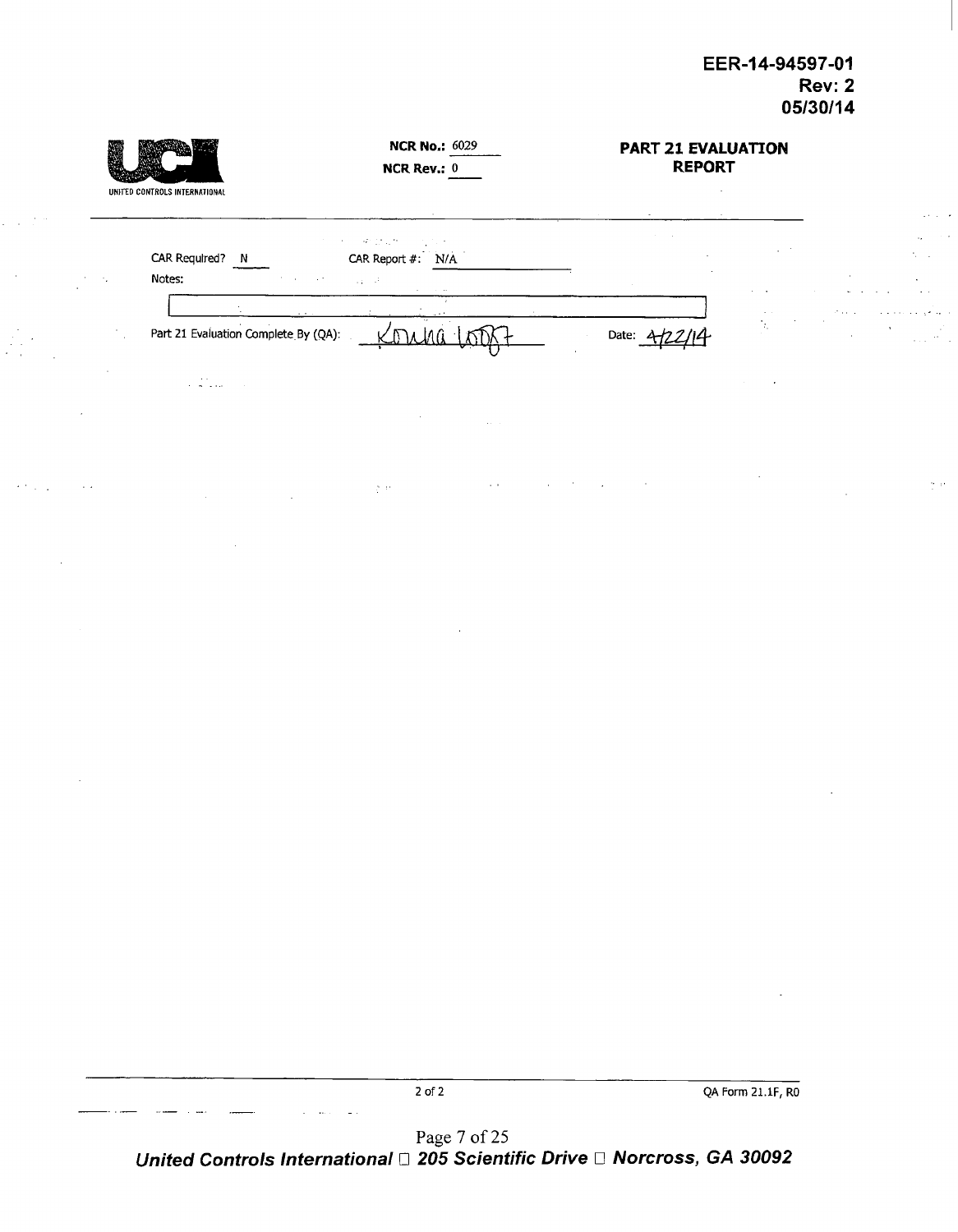| UNITED CONTROLS INTERNATIONAL                                                                                                                                                                                                                                        | <b>NCR No.: 6331</b><br>NCR Rev.: $0$ |                              |       | <b>PART 21 EVALUATION</b><br><b>REPORT</b> |  |
|----------------------------------------------------------------------------------------------------------------------------------------------------------------------------------------------------------------------------------------------------------------------|---------------------------------------|------------------------------|-------|--------------------------------------------|--|
| $\sim$ $\sim$<br>Discovery of Deviation Date: 4/22/14                                                                                                                                                                                                                |                                       | Evaluation Due Date: 4/25/14 |       |                                            |  |
| Evaluation Disposition; No Defect                                                                                                                                                                                                                                    |                                       | Interim Report Required? N   |       |                                            |  |
| Evaluation Disposition Complete By                                                                                                                                                                                                                                   |                                       | Date:                        |       |                                            |  |
| Evaluation Disposition is (A) Not Capable:                                                                                                                                                                                                                           |                                       |                              |       | te su mit                                  |  |
| Interim Report to Customer & NRC Due Date:                                                                                                                                                                                                                           | N/A                                   |                              |       | 独有 中心的 医                                   |  |
| Interim Report Submitted to Customer By:                                                                                                                                                                                                                             | N/A                                   |                              | Date: |                                            |  |
| Report #: N/A                                                                                                                                                                                                                                                        |                                       |                              |       |                                            |  |
| Interim Report Submitted to NRC By:<br>N/A                                                                                                                                                                                                                           |                                       | Date:                        |       |                                            |  |
| Report #: N/A                                                                                                                                                                                                                                                        |                                       |                              |       |                                            |  |
| Evaluation Disposition is (B) No Defect:                                                                                                                                                                                                                             |                                       |                              |       |                                            |  |
| Evaluation Disposition Notes:                                                                                                                                                                                                                                        |                                       |                              |       |                                            |  |
| 2003 and the failure at the customer site was in 2010. Failure analysis has determined that the shorted<br>contacts are fused together. UCI's determination is that the failure is an isolated incident and most likely<br>due to in proper installation or testing. |                                       |                              |       |                                            |  |
| Evaluation Disposition is (C) Defect Exists :<br>Responsible Officer Notification Due Date:                                                                                                                                                                          | N/A                                   |                              |       |                                            |  |
| Responsible Officer Notified: N/A                                                                                                                                                                                                                                    |                                       |                              |       |                                            |  |
| Responsible Officer Notification Complete By:                                                                                                                                                                                                                        | N/A                                   |                              | Date: |                                            |  |
| Initial Notification to NRC Due Date:<br>N/A                                                                                                                                                                                                                         |                                       |                              |       |                                            |  |
| Initial Notification to NRC via Fax (301-816-5151) By:                                                                                                                                                                                                               | N/A                                   |                              | Date: |                                            |  |
| Verification of Receipt of Initial Notification to NRC via Phone                                                                                                                                                                                                     | (301-816-5100) By:                    | N/A                          |       | Date:                                      |  |
| Written Notification to NRC Due Date:                                                                                                                                                                                                                                | N/A                                   |                              |       |                                            |  |
| Written Notification Sent to NRC By:<br>N/A                                                                                                                                                                                                                          |                                       |                              | Date: |                                            |  |
|                                                                                                                                                                                                                                                                      |                                       |                              |       |                                            |  |
|                                                                                                                                                                                                                                                                      |                                       |                              |       |                                            |  |
|                                                                                                                                                                                                                                                                      | 1 of 2                                |                              |       | QA Form 21.1F, R0                          |  |
|                                                                                                                                                                                                                                                                      |                                       |                              |       |                                            |  |

 $\sim$ 

Page 8 of 25 *United Controls International [1* **205** *Scientific Drive [I Norcross, GA 30092*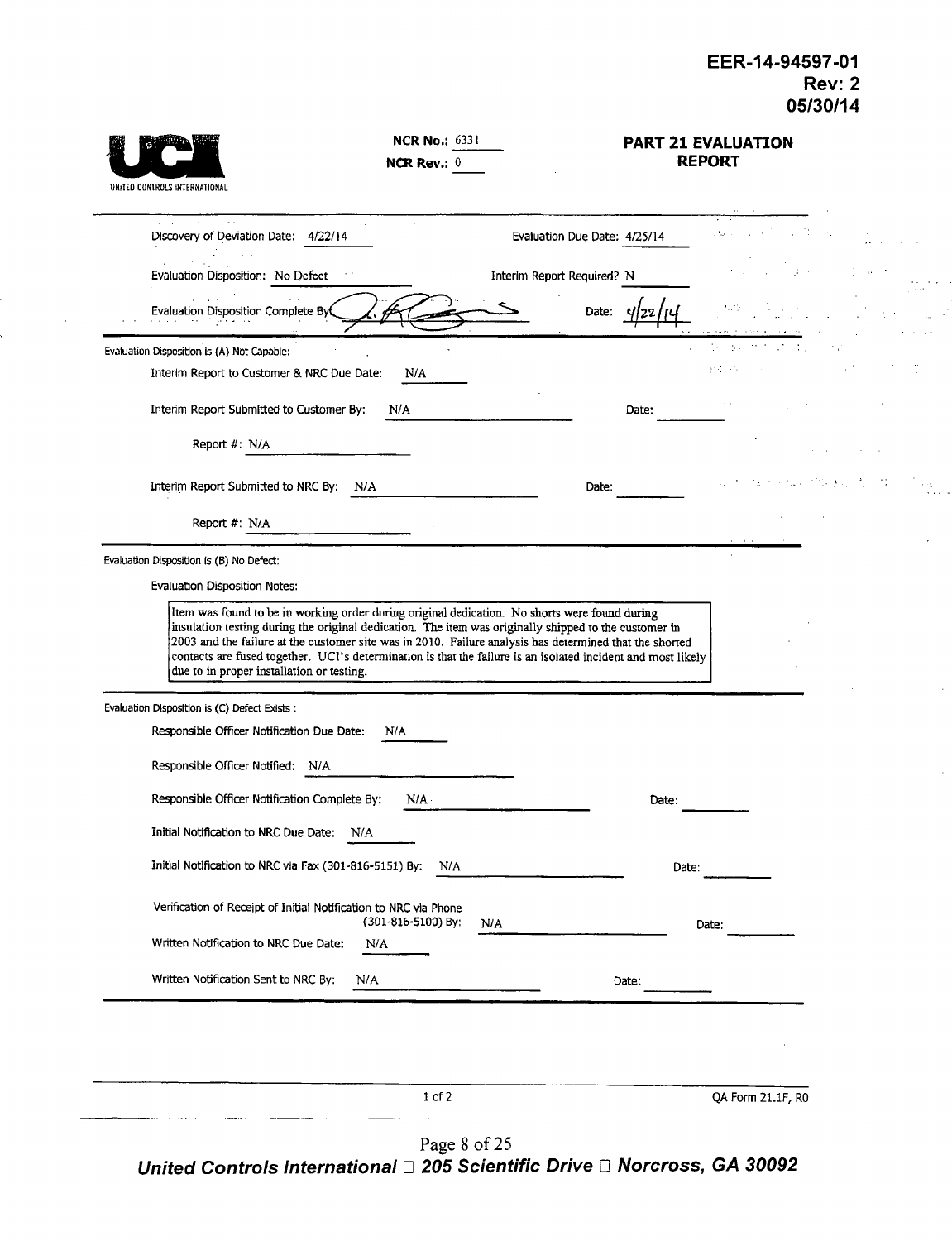|        | UNITED CONTROLS INTERNATIONAL                                                                   | <b>NCR No.: 6331</b><br>NCR Rev.: $0$                            |                         | <b>PART 21 EVALUATION</b><br><b>REPORT.</b><br>$\epsilon = 10$ |  |
|--------|-------------------------------------------------------------------------------------------------|------------------------------------------------------------------|-------------------------|----------------------------------------------------------------|--|
| $\sim$ | CAR Required? N                                                                                 | $\mathcal{P}_{\mathcal{A}}$ , $\mathcal{A}$<br>CAR Report #: N/A | $\mathbf{r}=\mathbf{r}$ | $\sim$<br>$\gamma_{\rm c}$                                     |  |
|        | Notes:<br>$\sim$<br>9 D.<br>$\mathcal{N}_{\mathcal{I}}$<br>Part 21 Evaluation Complete By (QA): | Y N W V                                                          |                         | Date: $\boldsymbol{\mathcal{L}}$                               |  |
|        | $\sim$<br>$\gamma_{\rm s}$<br>$\sim$<br>$\alpha$ , $\alpha$ ,                                   |                                                                  |                         |                                                                |  |
|        | $\sim$ $\sim$                                                                                   |                                                                  |                         |                                                                |  |
|        | $\sim 10^{-10}$<br>$\sim 10^{-1}$ m<br>$\sim$ $\sim$<br>$\ddot{\phantom{0}}$                    | $\mathcal{C}^{\mathcal{C}}$                                      | 251<br>Λż.<br>Ĵ,        |                                                                |  |
|        |                                                                                                 |                                                                  |                         |                                                                |  |
|        |                                                                                                 |                                                                  |                         | $\cdot$                                                        |  |
|        |                                                                                                 |                                                                  |                         |                                                                |  |
|        |                                                                                                 |                                                                  |                         |                                                                |  |
|        |                                                                                                 |                                                                  |                         |                                                                |  |
|        |                                                                                                 |                                                                  |                         |                                                                |  |
|        |                                                                                                 |                                                                  |                         |                                                                |  |
|        |                                                                                                 |                                                                  |                         |                                                                |  |
|        |                                                                                                 |                                                                  |                         |                                                                |  |
|        |                                                                                                 | $2$ of $2\,$<br>Page 9 of 25                                     |                         | QA Form 21.1F, RO                                              |  |

*United Controls International [1* 205 *Scientific Drive* W *Norcross, GA 30092*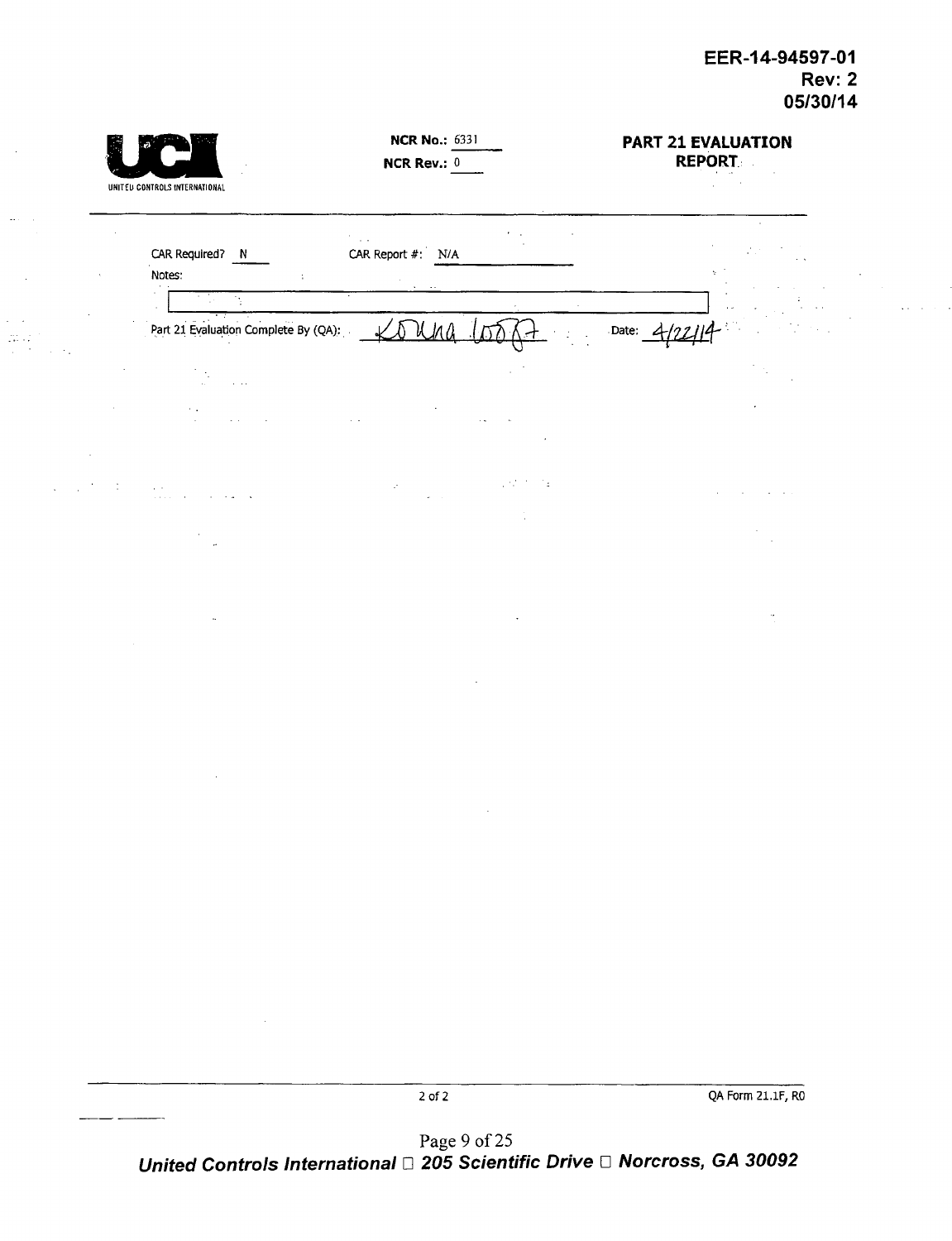| UNITED CONTROLS INTERNATIONAL                                                                                                                                                                                                                                                             | <b>NCR No.: 4924</b><br>NCR Rev.: 0 |                              |       | <b>PART 21 EVALUATION</b><br><b>REPORT</b> |  |
|-------------------------------------------------------------------------------------------------------------------------------------------------------------------------------------------------------------------------------------------------------------------------------------------|-------------------------------------|------------------------------|-------|--------------------------------------------|--|
| Discovery of Devlation Date: 4/22/14                                                                                                                                                                                                                                                      |                                     | Evaluation Due Date: 4/25/14 |       |                                            |  |
| Evaluation Disposition: No Defect                                                                                                                                                                                                                                                         |                                     | Interim Report Required? N   |       |                                            |  |
| Evaluation Disposition Complete By:                                                                                                                                                                                                                                                       |                                     | Date:                        |       |                                            |  |
| Evaluation Disposition is (A) Not Capable:                                                                                                                                                                                                                                                |                                     |                              |       |                                            |  |
| Interim Report to Customer & NRC Due Date:                                                                                                                                                                                                                                                | N/A                                 |                              |       |                                            |  |
| Interim Report Submitted to Customer By:                                                                                                                                                                                                                                                  | N/A                                 |                              | Date: |                                            |  |
| Report #: N/A                                                                                                                                                                                                                                                                             |                                     |                              |       |                                            |  |
| Interim Report Submitted to NRC By: N/A                                                                                                                                                                                                                                                   |                                     | Date:                        |       |                                            |  |
| Report #: N/A                                                                                                                                                                                                                                                                             |                                     |                              |       |                                            |  |
| Evaluation Disposition is (B) No Defect:<br><b>Evaluation Disposition Notes:</b><br>Additional locking mechanism found on the breakers was a configuration issue. This issue had no effect<br>on the intended safety function of the breaker to trip and interrupt current when required. |                                     |                              |       |                                            |  |
| Evaluation Disposition is (C) Defect Exists :                                                                                                                                                                                                                                             |                                     |                              |       |                                            |  |
| Responsible Officer Notification Due Date:                                                                                                                                                                                                                                                | N/A                                 |                              |       |                                            |  |
| Responsible Officer Notified: N/A                                                                                                                                                                                                                                                         |                                     |                              |       |                                            |  |
| Responsible Officer Notification Complete By:                                                                                                                                                                                                                                             | N/A                                 |                              | Date: |                                            |  |
| Initial Notification to NRC Due Date:<br>N/A                                                                                                                                                                                                                                              |                                     |                              |       |                                            |  |
| Initial Notification to NRC via Fax (301-816-5151) By:                                                                                                                                                                                                                                    | N/A                                 |                              | Date: |                                            |  |
| Verification of Receipt of Initial Notification to NRC via Phone                                                                                                                                                                                                                          | (301-816-5100) By:                  | N/A                          |       | Date:                                      |  |
| Written Notification to NRC Due Date:                                                                                                                                                                                                                                                     | N/A                                 |                              |       |                                            |  |
| Written Notification Sent to NRC By:                                                                                                                                                                                                                                                      | N/A                                 |                              | Date: |                                            |  |
|                                                                                                                                                                                                                                                                                           |                                     |                              |       |                                            |  |

Page 10 of 25 *United Controls International [1 205 Scientific Drive ED Norcross, GA 30092*

 $\bar{a}$ 

1 of 2 QA Form 21.1F, RO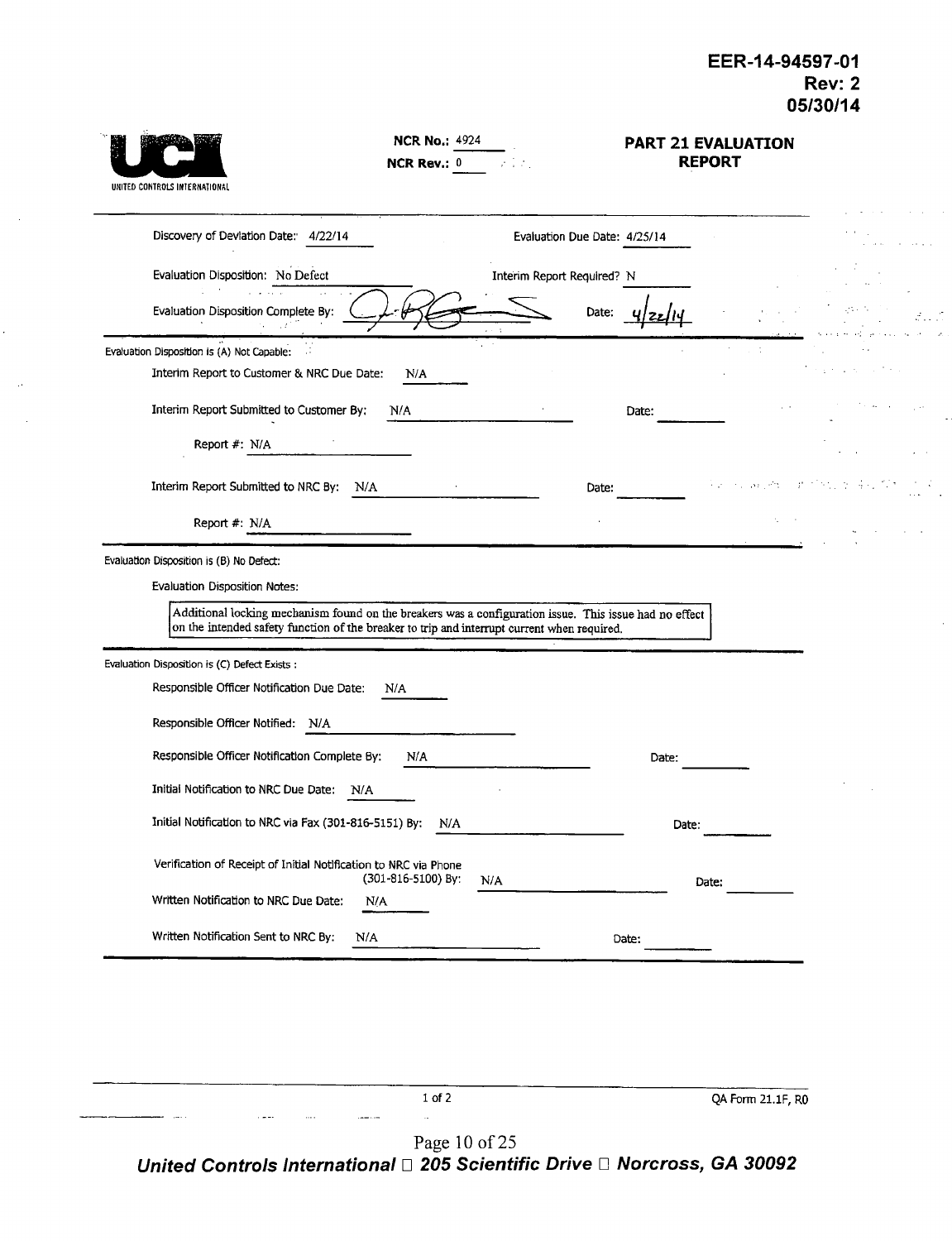| <b>NCR No.: 4924</b><br>NCR Rev.: $0$                                              | <b>PART 21 EVALUATION</b><br><b>REPORT</b> |
|------------------------------------------------------------------------------------|--------------------------------------------|
| UNITED CONTROLS INTERNATIONAL                                                      |                                            |
| CAR Required? N<br>CAR Report $#$ : N/A<br>Notes:<br>39.9.7.3<br>$\cdot$<br>$\sim$ |                                            |
| $\Delta$<br>Part 21 Evaluation Complete By (QA):<br>Turau<br>$\bar{Q}$             | $\mathcal{L}_{\mathcal{A}}$<br>4<br>Date:  |
|                                                                                    |                                            |
| $\sim 100$<br><b>All Gallery</b><br>$\cdots$                                       |                                            |
|                                                                                    |                                            |
|                                                                                    |                                            |
|                                                                                    |                                            |
|                                                                                    |                                            |
|                                                                                    |                                            |
|                                                                                    |                                            |
|                                                                                    |                                            |
|                                                                                    | $\lambda$                                  |
|                                                                                    |                                            |
|                                                                                    |                                            |
|                                                                                    |                                            |
| $2$ of $2\,$                                                                       | QA Form 21.1F, RO                          |

Page 11 of 25 *United Controls International* E *205 Scientific Drive* **E1** *Norcross, GA 30092*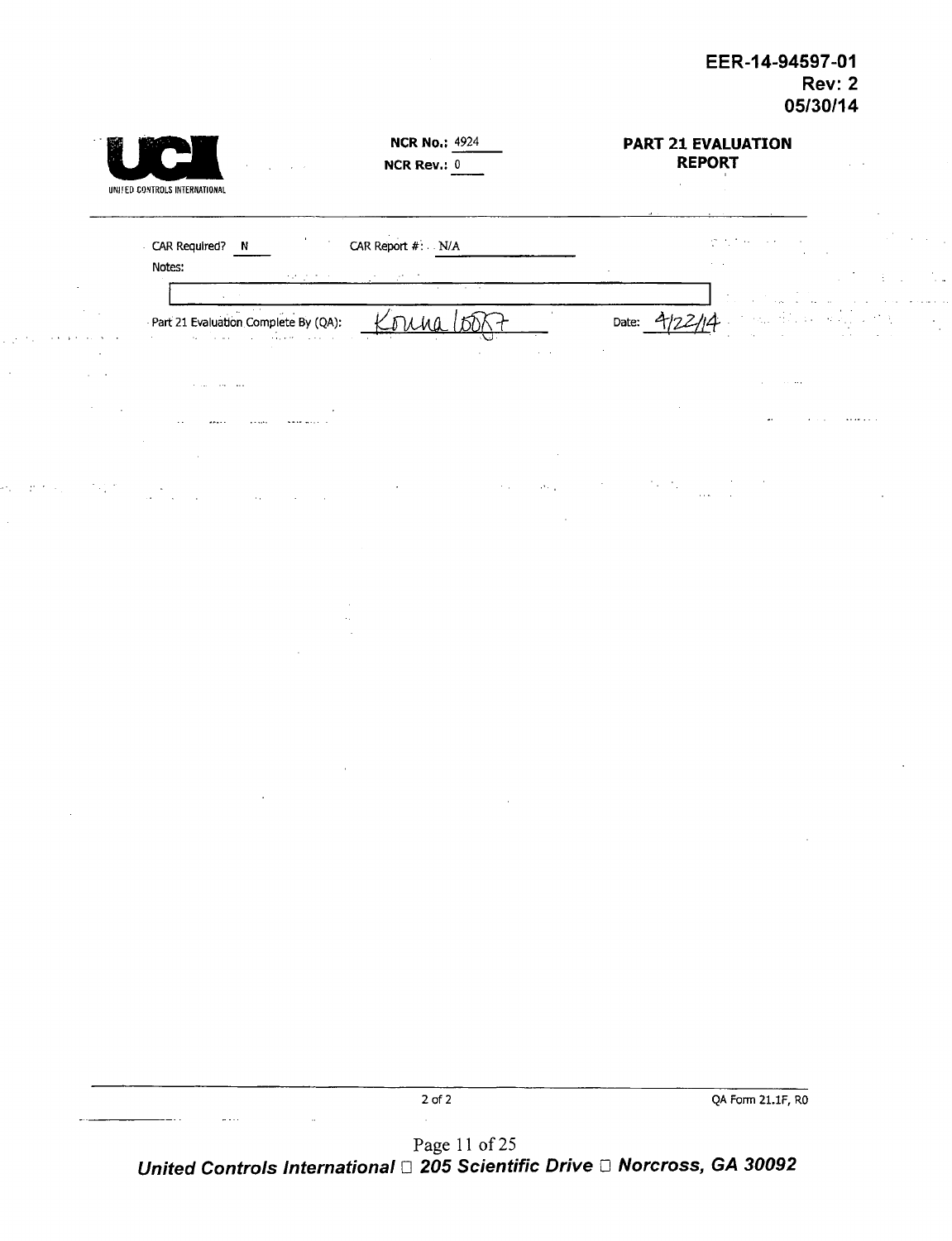| UNITED CONTROLS INTERNATIONAL                                                                                                                                                                                                                                                                                                                                                                | <b>NCR No.: 4413</b><br>NCR Rev.: $0$ |                                     |       | PART 21 EVALUATION<br><b>REPORT</b> |  |
|----------------------------------------------------------------------------------------------------------------------------------------------------------------------------------------------------------------------------------------------------------------------------------------------------------------------------------------------------------------------------------------------|---------------------------------------|-------------------------------------|-------|-------------------------------------|--|
| Discovery of Deviation Date: 4/22/14                                                                                                                                                                                                                                                                                                                                                         |                                       | ÷.,<br>Evaluation Due Date: 4/25/14 |       |                                     |  |
| Evaluation Disposition: No Defect                                                                                                                                                                                                                                                                                                                                                            |                                       | Interim Report Required? N          |       |                                     |  |
| Evaluation Disposition Complete By:                                                                                                                                                                                                                                                                                                                                                          |                                       | Date:                               |       |                                     |  |
| Evaluation Disposition Is (A) Not Capable:                                                                                                                                                                                                                                                                                                                                                   |                                       |                                     |       |                                     |  |
| Interim Report to Customer & NRC Due Date:                                                                                                                                                                                                                                                                                                                                                   | N/A                                   |                                     |       |                                     |  |
| Interim Report Submitted to Customer By:                                                                                                                                                                                                                                                                                                                                                     | N/A                                   |                                     | Date: |                                     |  |
| Report $#: N/A$                                                                                                                                                                                                                                                                                                                                                                              |                                       |                                     |       |                                     |  |
| Interim Report Submitted to NRC By:                                                                                                                                                                                                                                                                                                                                                          | N/A                                   | Date:                               |       |                                     |  |
| Report #: N/A                                                                                                                                                                                                                                                                                                                                                                                |                                       |                                     |       |                                     |  |
|                                                                                                                                                                                                                                                                                                                                                                                              |                                       |                                     |       |                                     |  |
| Evaluation Disposition is (B) No Defect:<br>Evaluation Disposition Notes:                                                                                                                                                                                                                                                                                                                    |                                       |                                     |       |                                     |  |
| The item passed all original dedication testing acceptably. Customer received item with apparent<br>internal component damage and limited functionality. Because the item passed original UCI testing, and<br>the internal parts shifted sometime between UCI testing and customer bench testing, UCI is reasonably<br>assured that the item failure is due to shipping and handling issues. |                                       |                                     |       |                                     |  |
| Evaluation Disposition is (C) Defect Exists :                                                                                                                                                                                                                                                                                                                                                |                                       |                                     |       |                                     |  |
| Responsible Officer Notification Due Date:                                                                                                                                                                                                                                                                                                                                                   | N/A                                   |                                     |       |                                     |  |
| Responsible Officer Notified: N/A                                                                                                                                                                                                                                                                                                                                                            |                                       |                                     |       |                                     |  |
| Responsible Officer Notification Complete By:                                                                                                                                                                                                                                                                                                                                                | N/A                                   |                                     | Date: |                                     |  |
| Initial Notification to NRC Due Date:<br>N/A                                                                                                                                                                                                                                                                                                                                                 |                                       |                                     |       |                                     |  |
| Initial Notification to NRC via Fax (301-816-5151) By:                                                                                                                                                                                                                                                                                                                                       | N/A                                   |                                     | Date: |                                     |  |
| Verification of Receipt of Initial Notification to NRC via Phone                                                                                                                                                                                                                                                                                                                             | (301-816-5100) By:<br>N/A             |                                     |       | Date:                               |  |
| Written Notification to NRC Due Date:                                                                                                                                                                                                                                                                                                                                                        | N/A                                   |                                     |       |                                     |  |
| Written Notification Sent to NRC By:                                                                                                                                                                                                                                                                                                                                                         | N/A                                   |                                     | Date: |                                     |  |
|                                                                                                                                                                                                                                                                                                                                                                                              |                                       |                                     |       |                                     |  |
|                                                                                                                                                                                                                                                                                                                                                                                              |                                       |                                     |       |                                     |  |
|                                                                                                                                                                                                                                                                                                                                                                                              |                                       |                                     |       |                                     |  |

لتعبد

*GA 30092 United Controls International ED 205 Scientific Drive* **E** *Norcross,*Page 12 of 25

 $\sim$   $-$ 

1 of 2 QA Form 21.1F, RD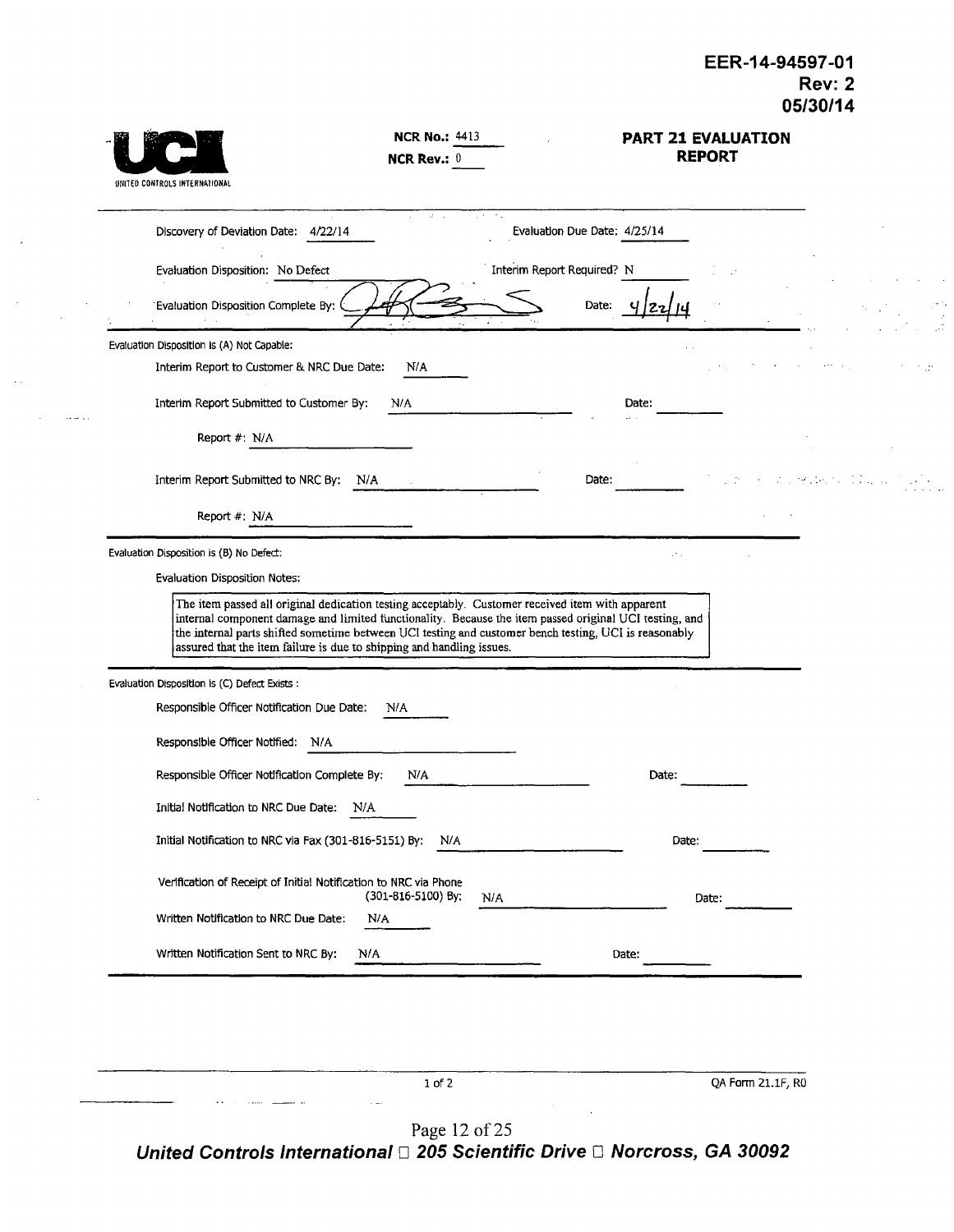|               | UNITED CONTROLS INTERNATIONAL                                                                                                                                                                                                                                                                                                                                                                                                  | <b>NCR No.: 4413</b><br>NCR Rev.: $0$                              | PART 21 EVALUATION<br><b>REPORT</b><br>$\sim 10^{11}$ |  |
|---------------|--------------------------------------------------------------------------------------------------------------------------------------------------------------------------------------------------------------------------------------------------------------------------------------------------------------------------------------------------------------------------------------------------------------------------------|--------------------------------------------------------------------|-------------------------------------------------------|--|
|               | ٠.<br>CAR Required? N<br>Notes:                                                                                                                                                                                                                                                                                                                                                                                                | CAR Report #: N/A<br>$\mathcal{L}$                                 |                                                       |  |
|               | $\mathcal{L}(\mathcal{A})$<br>Part 21 Evaluation Complete By (QA):                                                                                                                                                                                                                                                                                                                                                             | $\alpha$ , $\alpha$ , $\alpha$                                     |                                                       |  |
|               |                                                                                                                                                                                                                                                                                                                                                                                                                                | Korna Go<br>\+                                                     | Date: 4/22/14                                         |  |
|               |                                                                                                                                                                                                                                                                                                                                                                                                                                | $\mathcal{L}$                                                      |                                                       |  |
|               |                                                                                                                                                                                                                                                                                                                                                                                                                                |                                                                    |                                                       |  |
|               |                                                                                                                                                                                                                                                                                                                                                                                                                                |                                                                    |                                                       |  |
| <b>Carlos</b> | $\label{eq:2.1} \mathcal{L}^{\mathcal{A}}(\mathbf{r},\mathbf{r},\mathbf{r}) = \mathcal{L}^{\mathcal{A}}(\mathbf{r},\mathbf{r},\mathbf{r},\mathbf{r}) = \mathcal{L}^{\mathcal{A}}(\mathbf{r},\mathbf{r},\mathbf{r},\mathbf{r},\mathbf{r},\mathbf{r},\mathbf{r},\mathbf{r},\mathbf{r},\mathbf{r},\mathbf{r},\mathbf{r},\mathbf{r},\mathbf{r},\mathbf{r},\mathbf{r},\mathbf{r},\mathbf{r},\mathbf{r},\mathbf{r},\mathbf{r},\math$ | $\mathcal{D}^{\text{L}}_{\text{c}}(\omega_{\text{L}})$<br>$\ldots$ | $\epsilon=10$                                         |  |
|               |                                                                                                                                                                                                                                                                                                                                                                                                                                |                                                                    |                                                       |  |
|               |                                                                                                                                                                                                                                                                                                                                                                                                                                |                                                                    |                                                       |  |
|               |                                                                                                                                                                                                                                                                                                                                                                                                                                |                                                                    |                                                       |  |
|               |                                                                                                                                                                                                                                                                                                                                                                                                                                |                                                                    |                                                       |  |
|               |                                                                                                                                                                                                                                                                                                                                                                                                                                |                                                                    |                                                       |  |
|               |                                                                                                                                                                                                                                                                                                                                                                                                                                |                                                                    |                                                       |  |
|               |                                                                                                                                                                                                                                                                                                                                                                                                                                |                                                                    |                                                       |  |
|               | $\sim$                                                                                                                                                                                                                                                                                                                                                                                                                         |                                                                    |                                                       |  |
|               |                                                                                                                                                                                                                                                                                                                                                                                                                                |                                                                    |                                                       |  |
|               |                                                                                                                                                                                                                                                                                                                                                                                                                                |                                                                    |                                                       |  |
|               |                                                                                                                                                                                                                                                                                                                                                                                                                                |                                                                    |                                                       |  |
|               |                                                                                                                                                                                                                                                                                                                                                                                                                                |                                                                    |                                                       |  |
|               |                                                                                                                                                                                                                                                                                                                                                                                                                                |                                                                    |                                                       |  |
|               |                                                                                                                                                                                                                                                                                                                                                                                                                                |                                                                    |                                                       |  |
|               | $\sim$ and<br>$\ldots$                                                                                                                                                                                                                                                                                                                                                                                                         | $2$ of $2$                                                         | QA Form 21.1F, R0                                     |  |
|               |                                                                                                                                                                                                                                                                                                                                                                                                                                | $\langle \cdot, \cdot \rangle$<br>Page 13 of 25                    |                                                       |  |

*United Controls International* E *205 Scientific Drive El Norcross, GA 30092*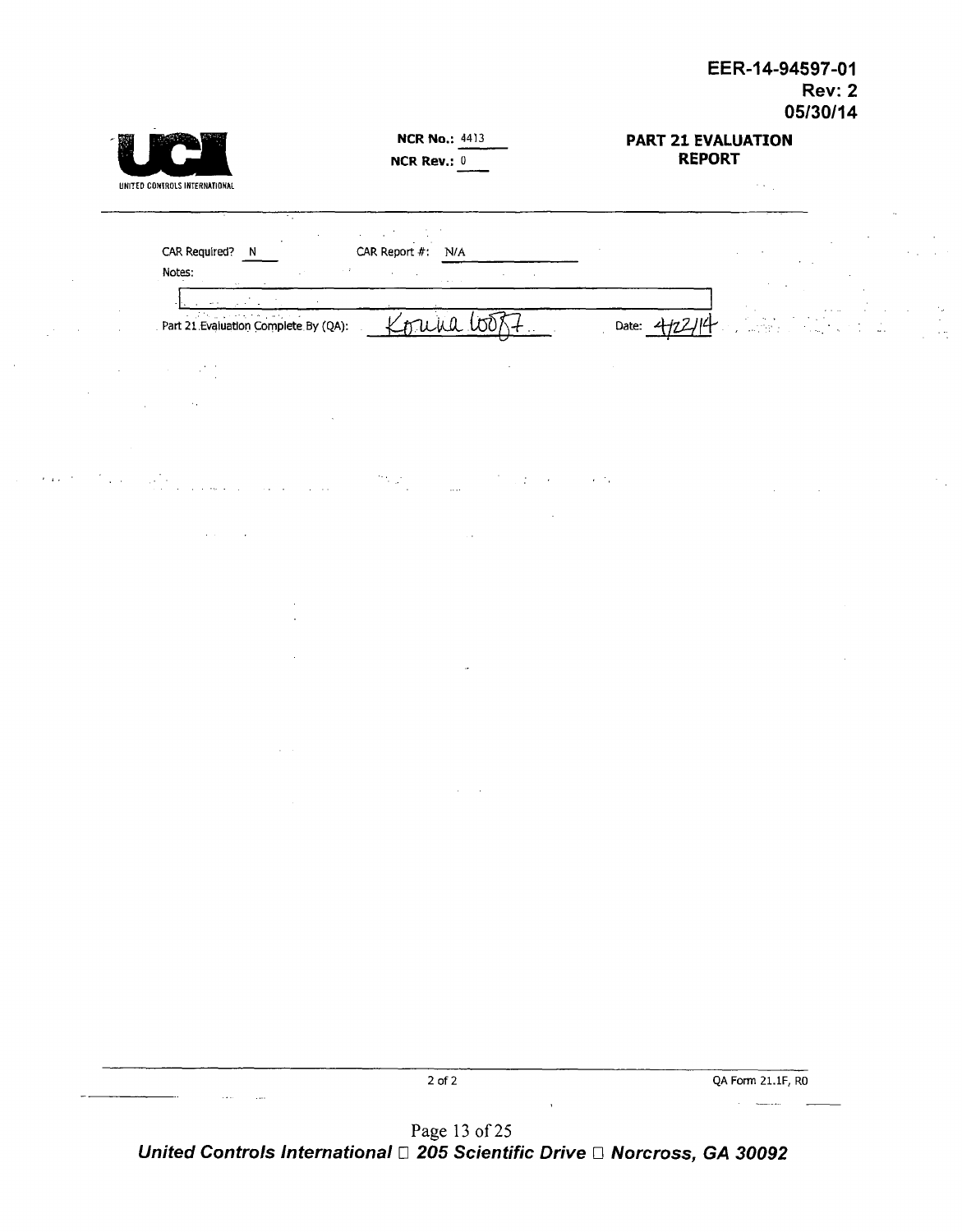| UNITED CONTROLS INTERNATIONAL                                                               | <b>NCR No.: 6859</b><br><b>NCR Rev.: 0</b> | <b>PART 21 EVALUATION</b><br><b>REPORT</b> |  |
|---------------------------------------------------------------------------------------------|--------------------------------------------|--------------------------------------------|--|
| Discovery of Deviation Date: 4/22/14                                                        |                                            | Evaluation Due Date: 4/25/14               |  |
| Evaluation Disposition: No Defect                                                           |                                            | Interim Report Required? N                 |  |
| $\omega = 1.12 \pm 0.2$<br>Evaluation Disposition Complete By.                              |                                            | Date:                                      |  |
| Evaluation Disposition is (A) Not Capable:                                                  |                                            |                                            |  |
| Interim Report to Customer & NRC Due Date:                                                  | N/A                                        |                                            |  |
| Interim Report Submitted to Customer By:                                                    | N/A                                        | Date:                                      |  |
| Report #: N/A                                                                               |                                            |                                            |  |
| Interim Report Submitted to NRC By: N/A                                                     |                                            | Date:                                      |  |
| Report $#: N/A$                                                                             |                                            |                                            |  |
| Evaluation Disposition is (C) Defect Exists :<br>Responsible Officer Notification Due Date: | N/A                                        |                                            |  |
| Responsible Officer Notified: N/A                                                           |                                            |                                            |  |
| Responsible Officer Notification Complete By:                                               | N/A                                        | Date:                                      |  |
| Initial Notification to NRC Due Date:<br>N/A                                                |                                            |                                            |  |
| Initial Notification to NRC via Fax (301-816-5151) By:                                      | N/A                                        | Date:                                      |  |
| Verification of Receipt of Initial Notification to NRC via Phone                            | (301-816-5100) By:<br>N/A                  | Date:                                      |  |
| Written Notification to NRC Due Date:<br>N/A                                                |                                            |                                            |  |
| Written Notification Sent to NRC By:<br>N/A                                                 |                                            | Date:                                      |  |
|                                                                                             |                                            |                                            |  |

ak<br>Kabupatèn

1 of 2 QA Form 21.IF, R0  $\frac{1}{2}$ Page 14 of 25

*United Controls International [1 205 Scientific Drive ED Norcross, GA 30092*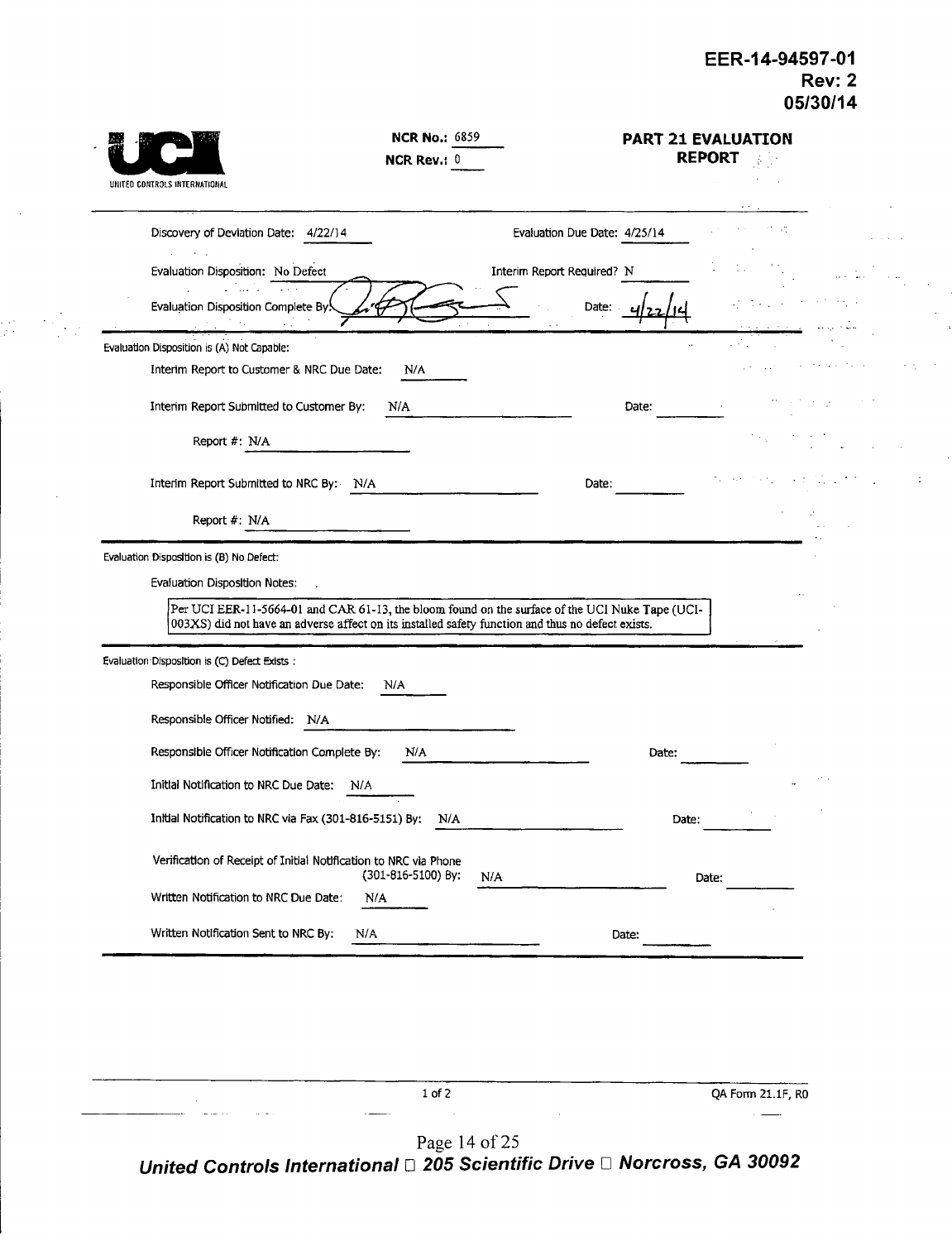| UNITED CONTROLS INTERNATIONAL        | <b>NCR No.: 6859</b><br><b>NCR Rev.: 0</b>                                                                                                                                     |                | <b>PART 21 EVALUATION</b><br><b>REPORT</b> |                                                                                                                                 |
|--------------------------------------|--------------------------------------------------------------------------------------------------------------------------------------------------------------------------------|----------------|--------------------------------------------|---------------------------------------------------------------------------------------------------------------------------------|
|                                      |                                                                                                                                                                                | $\sim$ $ \sim$ |                                            |                                                                                                                                 |
|                                      | $\mathcal{A}^{\mathcal{A}}_{\mathcal{A}}$ and $\mathcal{A}^{\mathcal{A}}_{\mathcal{A}}$ are the contributions of the contribution of $\mathcal{A}^{\mathcal{A}}_{\mathcal{A}}$ |                |                                            | $\mathbf{A}$ and $\mathbf{A}$<br>$\sim$                                                                                         |
| CAR Required?                        | CAR Report $\#$ : 61-13                                                                                                                                                        |                |                                            |                                                                                                                                 |
| Notes:                               | $\sim$ 100 $\pm$                                                                                                                                                               |                |                                            |                                                                                                                                 |
| CAR 61-13 completed as of 2/18/2014  |                                                                                                                                                                                |                | $\sim$                                     |                                                                                                                                 |
| Part 21 Evaluation Complete By (QA): | 99 H F<br>u inû                                                                                                                                                                |                | Date:                                      | $\mathcal{L}^{\mathcal{A}}$ and $\mathcal{L}^{\mathcal{A}}$ are the set of the following the set of $\mathcal{L}^{\mathcal{A}}$ |

 $\epsilon_{\rm{max}}$ 

 $\hat{z}$  ,  $\hat{z}$ 

|                          | __                              |                   |
|--------------------------|---------------------------------|-------------------|
|                          | $2$ of $2$                      | QA Form 21.1F, R0 |
| $\overline{\phantom{a}}$ |                                 |                   |
|                          | $D_{\text{max}}$ 15 $\leq$ 0.00 |                   |

Page 15 of **25** *United Controls International* E *205 Scientific Drive* **E1** *Norcross, GA 30092*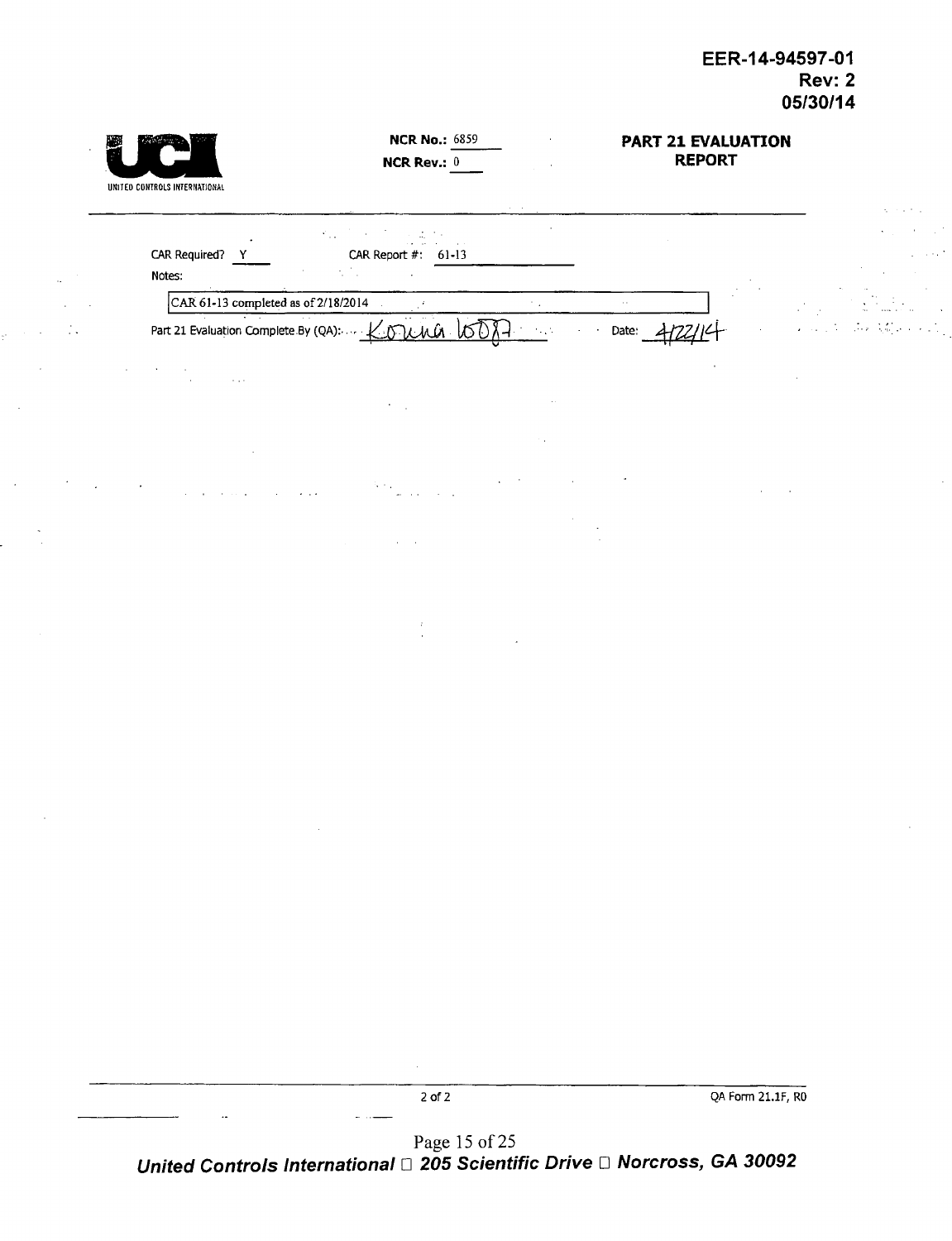l,

 $\hat{\mathcal{A}}$ 

Ļ,

 $\sim$ 

| ٠ |                               |
|---|-------------------------------|
|   | UNITED CONTROLS INTERNATIONAL |

 $\bar{z}$ 

NCR No.: 6256 NCR Rev.: 0

#### PART 21 **EVALUATION** REPORT

| Discovery of Deviation Date: 4/22/2014                                                          | Evaluation Due Date: 4/25/14 |          |                                |  |
|-------------------------------------------------------------------------------------------------|------------------------------|----------|--------------------------------|--|
| Evaluation Disposition: No Defect                                                               | Interim Report Required? N   |          |                                |  |
| Evaluation Disposition Complete By:                                                             | Date:                        |          |                                |  |
| Evaluation Disposition Is (A) Not Capable:<br>Interim Report to Customer & NRC Due Date:<br>N/A |                              |          | $\sim 10$                      |  |
| Interim Report Submitted to Customer By:<br>N/A                                                 | Date:                        |          |                                |  |
| Report #: N/A                                                                                   |                              |          | $\alpha$ , $\alpha$ , $\alpha$ |  |
| Interim Report Submitted to NRC By: N/A                                                         | Date:                        | for en l |                                |  |
| Report #: N/A                                                                                   |                              |          |                                |  |
| and was in full working order.<br>Evaluation Disposition is (C) Defect Exists :                 |                              |          | $\mathbf{r}$                   |  |
|                                                                                                 |                              |          |                                |  |
| Responsible Officer Notification Due Date:<br>N/A                                               |                              |          |                                |  |
| Responsible Officer Notified: N/A                                                               |                              |          |                                |  |
|                                                                                                 |                              |          |                                |  |
| Responsible Officer Notification Complete By:<br>N/A                                            |                              | Date:    |                                |  |
| Initial Notification to NRC Due Date:<br>N/A                                                    |                              |          |                                |  |
| Initial Notification to NRC via Fax (301-816-5151) By:                                          | N/A                          | Date:    |                                |  |
| Verification of Receipt of Initial Notification to NRC via Phone<br>(301-816-5100) By:          | N/A                          | Date:    |                                |  |
| Written Notification to NRC Due Date:<br>N/A                                                    |                              |          |                                |  |

1 of 2 QA Form 21.1F, RO -- ..... ....  $\bar{\mathcal{A}}$  .  $\sim$  -  $\sim$   $\sim$ 

Page 16 of 25 *United Controls International* □ 205 Scientific Drive □ Norcross, GA 30092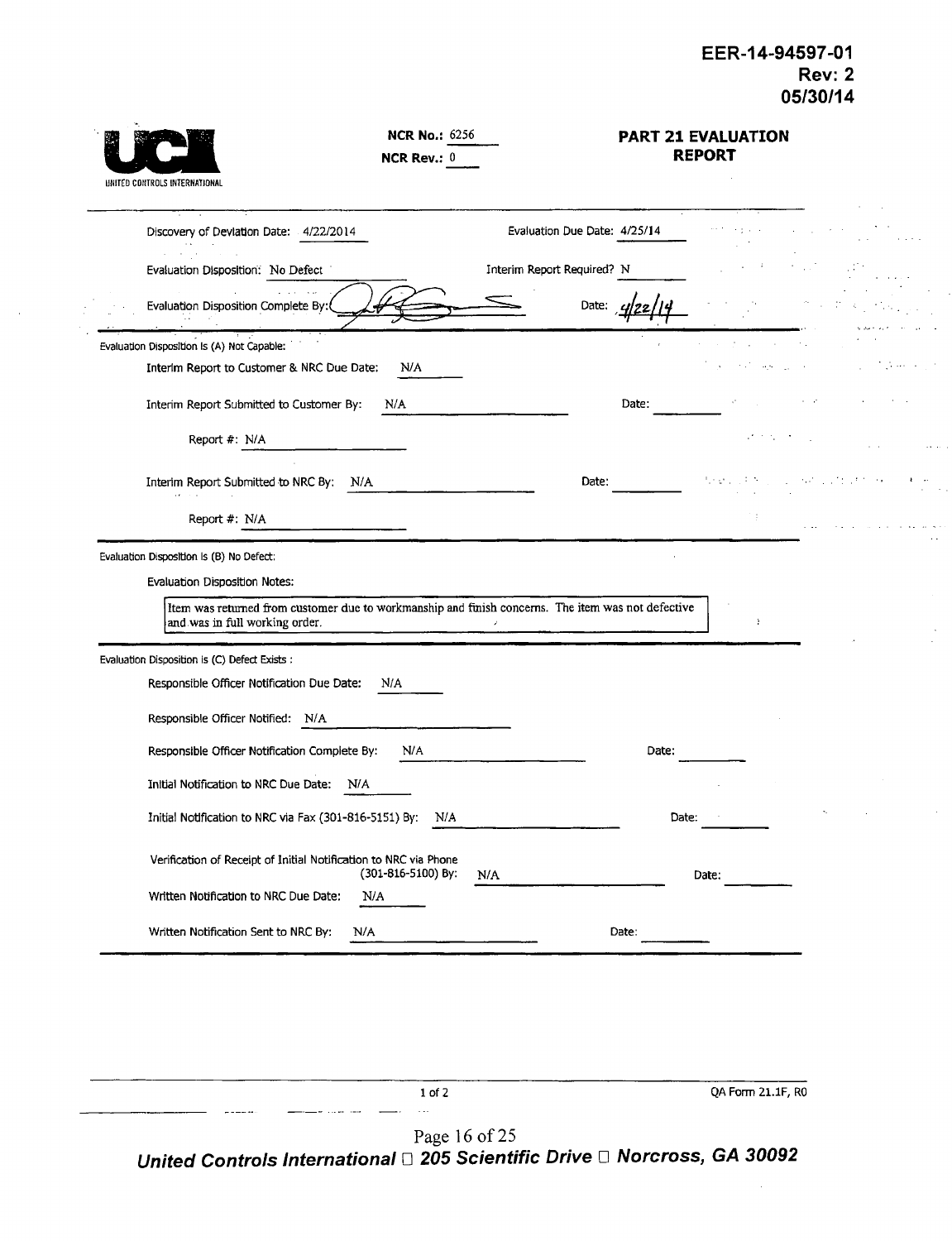|                          |                                                 | <b>NCR No.: 6256</b>                                                                                                                                                             | PART 21 EVALUATION |  |
|--------------------------|-------------------------------------------------|----------------------------------------------------------------------------------------------------------------------------------------------------------------------------------|--------------------|--|
|                          |                                                 | NCR Rev.: 0                                                                                                                                                                      | <b>REPORT</b>      |  |
|                          | UNITED CONTROLS INTERNATIONAL                   |                                                                                                                                                                                  |                    |  |
|                          |                                                 | $\mathcal{A}_1$                                                                                                                                                                  |                    |  |
|                          | CAR Required? Y                                 | CAR Report #:<br>$13-14$                                                                                                                                                         |                    |  |
|                          | Notes:                                          |                                                                                                                                                                                  |                    |  |
|                          |                                                 | CAR 13-14 was written in response to the NRC finding of deficiency part 21 evaluation of customer returned items. This NCR was identified as one that needed further evaluation. |                    |  |
|                          | Part 21 Evaluation Complete By (QA):            | TUMA.                                                                                                                                                                            | Date:              |  |
| $\mu = 22.5$ , $\mu = 1$ | <b>Contractor</b>                               |                                                                                                                                                                                  |                    |  |
|                          |                                                 |                                                                                                                                                                                  |                    |  |
|                          |                                                 |                                                                                                                                                                                  |                    |  |
| $\sim$ $\sim$            | $\mathbf{1}$ and $\mathbf{1}$<br>$\sim 10^{-1}$ | $\mathcal{N}(\mathcal{K})$<br>$\mathcal{L}^{\mathcal{L}}(\mathcal{F},\mathcal{L})$ , $\mathcal{F}$                                                                               | $\mathbf{L}$       |  |
|                          |                                                 |                                                                                                                                                                                  |                    |  |
|                          |                                                 |                                                                                                                                                                                  |                    |  |
|                          |                                                 |                                                                                                                                                                                  |                    |  |
|                          |                                                 |                                                                                                                                                                                  |                    |  |
|                          |                                                 | ÷                                                                                                                                                                                |                    |  |
|                          |                                                 |                                                                                                                                                                                  |                    |  |
|                          |                                                 |                                                                                                                                                                                  |                    |  |
|                          |                                                 |                                                                                                                                                                                  |                    |  |
|                          |                                                 |                                                                                                                                                                                  |                    |  |
|                          |                                                 |                                                                                                                                                                                  |                    |  |
|                          |                                                 |                                                                                                                                                                                  |                    |  |
|                          |                                                 |                                                                                                                                                                                  |                    |  |
|                          |                                                 |                                                                                                                                                                                  |                    |  |
|                          |                                                 |                                                                                                                                                                                  |                    |  |
|                          |                                                 |                                                                                                                                                                                  | $\sim$             |  |
|                          |                                                 |                                                                                                                                                                                  |                    |  |
|                          |                                                 |                                                                                                                                                                                  |                    |  |
|                          |                                                 |                                                                                                                                                                                  |                    |  |
|                          |                                                 |                                                                                                                                                                                  |                    |  |
|                          |                                                 |                                                                                                                                                                                  |                    |  |
|                          |                                                 |                                                                                                                                                                                  |                    |  |
|                          |                                                 | $2$ of $2$                                                                                                                                                                       | QA Form 21.1F, RO  |  |

 $\sim$  .

Page 17 of 2 *United Controls International* E *205 Scientific Drive [I Norcross, GA 30092*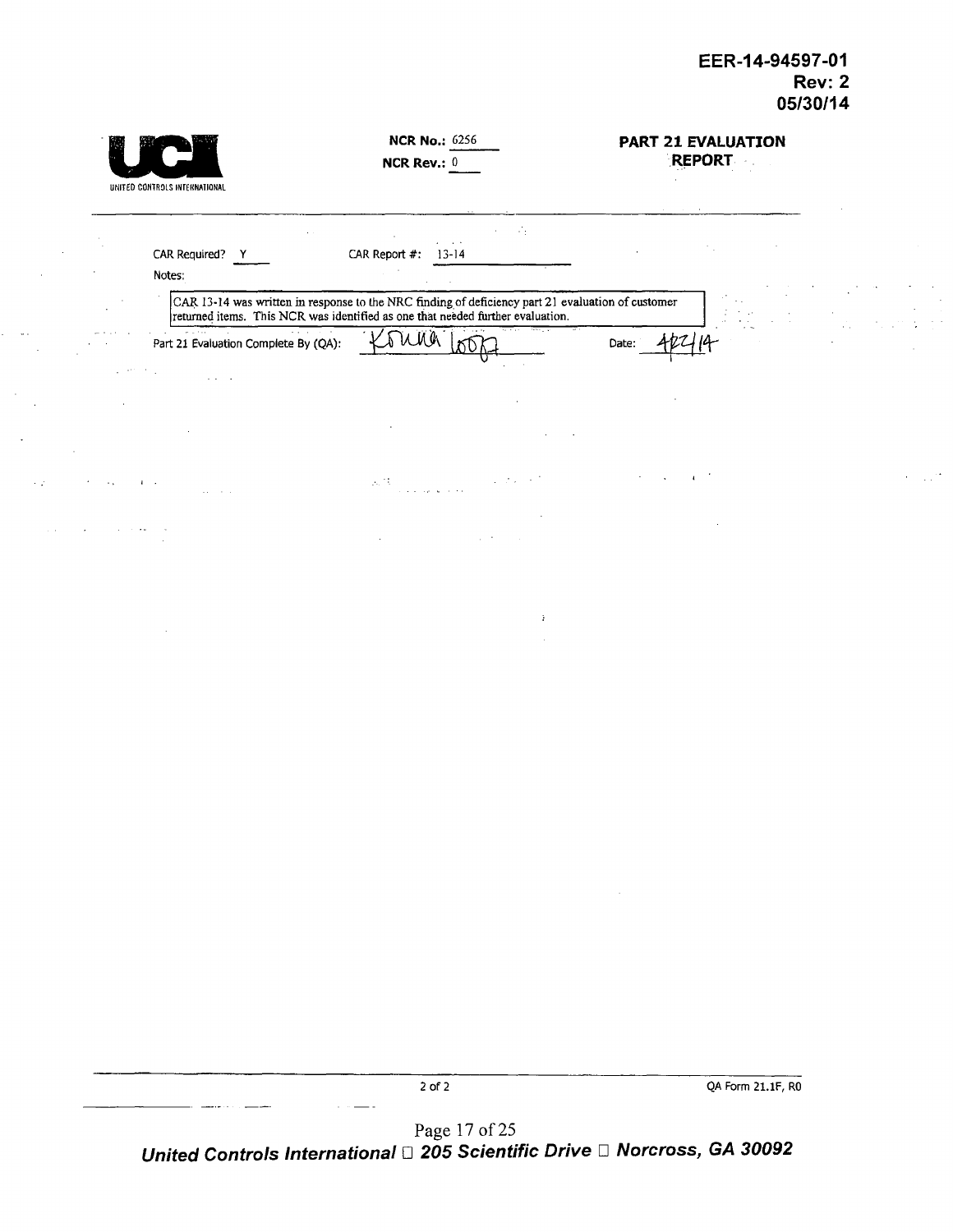| UNITED CONTROLS INTERNATIONAL                                                                                                                                                                                                            | <b>NCR No.: 6189</b><br>NCR Rev.: 0 |                              |       | <b>PART 21 EVALUATION</b><br><b>REPORT</b> |  |
|------------------------------------------------------------------------------------------------------------------------------------------------------------------------------------------------------------------------------------------|-------------------------------------|------------------------------|-------|--------------------------------------------|--|
| Discovery of Deviation Date: 4/22/14<br>$\gamma \rightarrow 0$                                                                                                                                                                           |                                     | Evaluation Due Date: 4/25/14 |       |                                            |  |
| Evaluation Disposition: No Defect                                                                                                                                                                                                        |                                     | Interim Report Required? N   |       |                                            |  |
| Evaluation Disposition Complete By<br>a no ano 14. Cent                                                                                                                                                                                  |                                     | Date:                        |       |                                            |  |
| Evaluation Disposition is (A) Not Capable:                                                                                                                                                                                               |                                     |                              |       | A.                                         |  |
| Interim Report to Customer & NRC Due Date:                                                                                                                                                                                               | N/A                                 |                              |       | market and ad-                             |  |
| Interim Report Submitted to Customer By:                                                                                                                                                                                                 | N/A                                 |                              | Date: |                                            |  |
| Report #: N/A                                                                                                                                                                                                                            |                                     |                              |       |                                            |  |
| Interim Report Submitted to NRC By:<br>N/A                                                                                                                                                                                               |                                     | Date:                        |       |                                            |  |
| Report #: N/A                                                                                                                                                                                                                            |                                     |                              |       |                                            |  |
| Evaluation Disposition Notes:<br>Mersen fuses were a buyout item. Mersen GDL1 fuses are bought by Mersen from Bel and are Bel 3SB<br>fuses. An Equivalency Evaluation, EE-95581-01-01 was written to accept either marking on the fuses. |                                     |                              |       |                                            |  |
| Evaluation Disposition is (C) Defect Exists :                                                                                                                                                                                            |                                     |                              |       |                                            |  |
| Responsible Officer Notification Due Date:                                                                                                                                                                                               | N/A                                 |                              |       |                                            |  |
| Responsible Officer Notified:<br>N/A                                                                                                                                                                                                     |                                     |                              |       |                                            |  |
| Responsible Officer Notification Complete By:                                                                                                                                                                                            | N/A                                 |                              | Date: |                                            |  |
| Initial Notification to NRC Due Date:<br>N/A                                                                                                                                                                                             |                                     |                              |       |                                            |  |
| Initial Notification to NRC via Fax (301-816-5151) By:                                                                                                                                                                                   | N/A                                 |                              | Date: |                                            |  |
| Verification of Receipt of Initial Notification to NRC via Phone                                                                                                                                                                         | (301-816-5100) By:                  | N/A                          |       | Date:                                      |  |
| Written Notification to NRC Due Date:                                                                                                                                                                                                    | N/A                                 |                              |       |                                            |  |
| Written Notification Sent to NRC By:<br>N/A                                                                                                                                                                                              |                                     |                              | Date: |                                            |  |
|                                                                                                                                                                                                                                          | $1$ of $2$                          |                              |       | QA Form 21.1F, R0                          |  |

Page 18 of 25

*United Controls International* **El** *205 Scientific Drive* **L** *Norcross, GA 30092*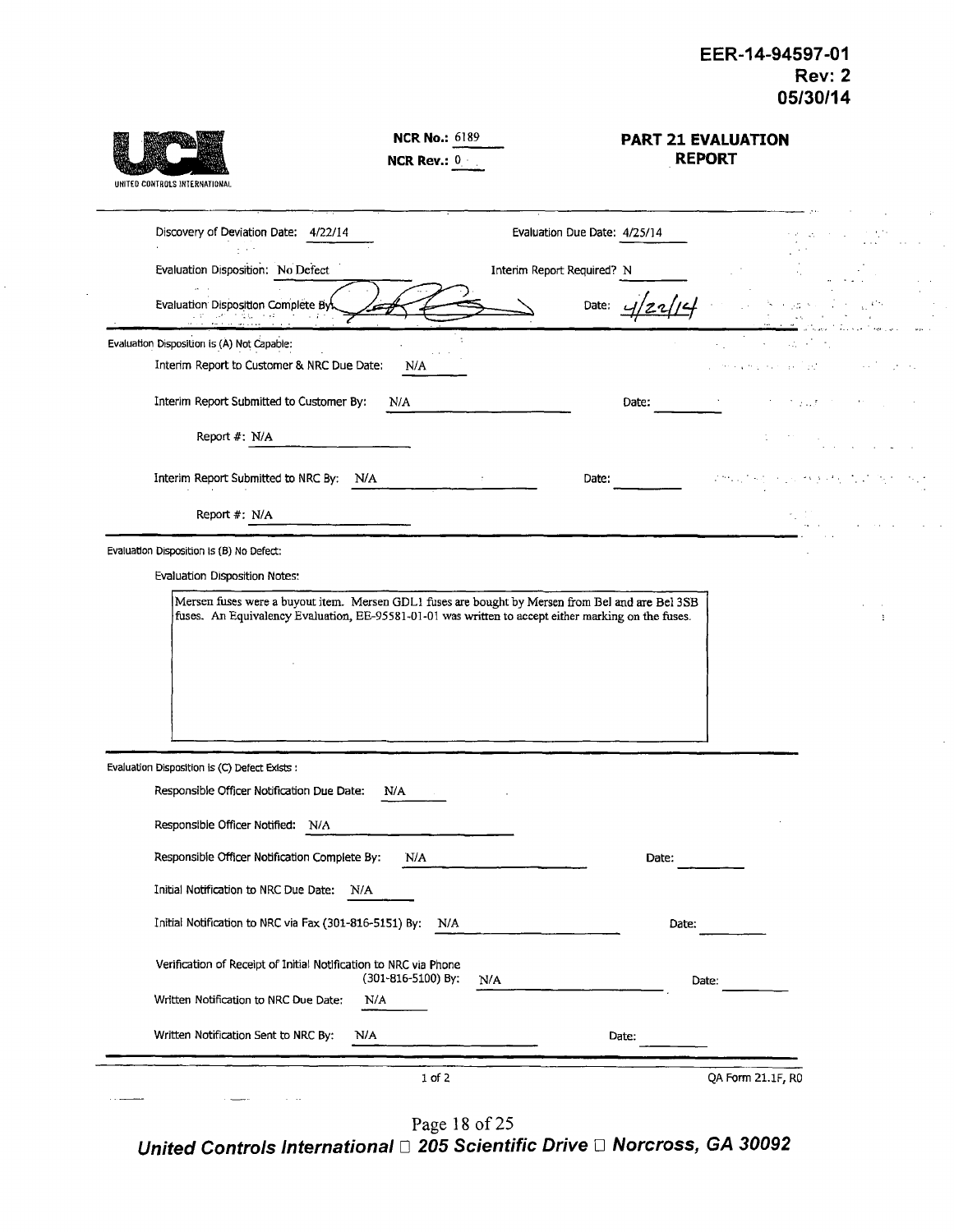$\ddot{\phantom{1}}$ 

|          |                               | UNITED CONTROLS INTERNATIONAL                                        | <b>NCR No.: 6189</b><br><b>NCR Rev.: 0</b>     |                                     | PART 21 EVALUATION<br><b>REPORT</b> |                              |
|----------|-------------------------------|----------------------------------------------------------------------|------------------------------------------------|-------------------------------------|-------------------------------------|------------------------------|
| 31, 27   | $\sim$ $^{\circ}$<br>$\cdots$ | $\sim$<br>CAR Required? N<br>Notes:<br>$\sim$<br>$\omega_{\rm{max}}$ | CAR Report #: N/A<br>$\sim 100$                | 14,79<br>$\sim$                     | $\sim$<br>$\lambda=1$ .<br>$\sim$   | $\mathcal{L}(\mathcal{I})$ . |
|          |                               | Part 21 Evaluation Complete By (QA):                                 | $\sim$<br>$\sim 10$<br>$\Delta\sigma\to\pi\pi$ | $\mathbf{z} \rightarrow \mathbf{z}$ | Date:                               | Search Color                 |
|          |                               |                                                                      |                                                |                                     |                                     |                              |
|          |                               |                                                                      |                                                |                                     |                                     |                              |
| in year. |                               |                                                                      | ÷.                                             | $\sim$ $\lesssim$                   |                                     |                              |
|          |                               |                                                                      |                                                |                                     |                                     |                              |
|          | $\mathcal{V}$                 |                                                                      |                                                |                                     | $\mathcal{L}_{\mathcal{C}}$         |                              |

 $\ddot{\phantom{0}}$ 

 $\bar{\gamma}$ 

2 of 2 QA Form 21.1F, RO

Page 19 of 25 *United Controls International [1 205 Scientific Drive* E *Norcross, GA 30092*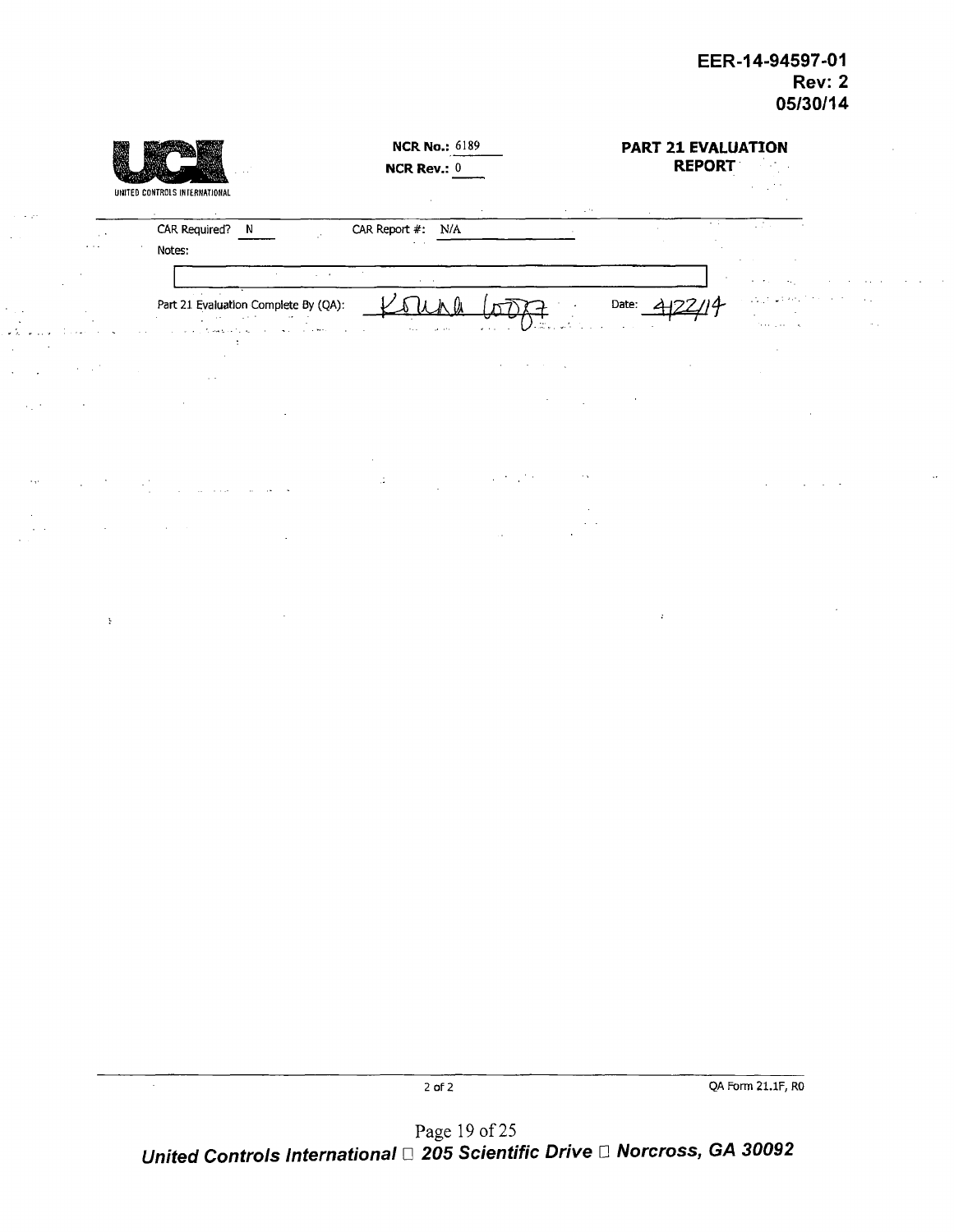$\mathcal{L}_{\mathcal{A}}$ 

 $\frac{1}{2}$ 

| UNITED CONTROLS INTERNATIONAL                                    | NCR No.: 5669/5670<br><b>NCR Rev.: 1</b>                                                                                                                                                                  |                                 | <b>PART 21 EVALUATION</b><br><b>REPORT</b> |
|------------------------------------------------------------------|-----------------------------------------------------------------------------------------------------------------------------------------------------------------------------------------------------------|---------------------------------|--------------------------------------------|
| Discovery of Devlation Date: 4/22/14                             |                                                                                                                                                                                                           | Evaluation Due Date: 4/25/14    |                                            |
| Evaluation Disposition: No Defect                                |                                                                                                                                                                                                           | Interim Report Required? N      |                                            |
| Evaluation Disposition Complete By:                              |                                                                                                                                                                                                           | Date:<br>66114<br>Revision<br>≁ |                                            |
| Evaluation Disposition is (A) Not Capable:                       |                                                                                                                                                                                                           | $NCR$ # $S670$                  |                                            |
| Interim Report to Customer & NRC Due Date:                       | N/A                                                                                                                                                                                                       |                                 |                                            |
| Interim Report Submitted to Customer By:                         | N/A                                                                                                                                                                                                       | Date:                           |                                            |
| Report #: N/A                                                    |                                                                                                                                                                                                           |                                 |                                            |
| Interim Report Submitted to NRC By:                              | N/A                                                                                                                                                                                                       | Date:                           |                                            |
| Report #: N/A                                                    |                                                                                                                                                                                                           |                                 |                                            |
|                                                                  |                                                                                                                                                                                                           |                                 |                                            |
| Evaluation Disposition is (B) No Defect:                         |                                                                                                                                                                                                           |                                 |                                            |
| Evaluation Disposition Notes:                                    |                                                                                                                                                                                                           |                                 |                                            |
| through bench testing or witnessed manufacturer testing.         | Item was tested upon return and no failures were observed. Destructive failure analysis testing was<br>performed and no failures were observed. Failures reported by the customer could not be replicated |                                 |                                            |
| Evaluation Disposition is (C) Defect Exists :                    |                                                                                                                                                                                                           |                                 |                                            |
| Responsible Officer Notification Due Date:                       | N/A                                                                                                                                                                                                       |                                 |                                            |
| Responsible Officer Notified: N/A                                |                                                                                                                                                                                                           |                                 |                                            |
| Responsible Officer Notification Complete By:                    | N/A                                                                                                                                                                                                       | Date:                           |                                            |
| Initial Notification to NRC Due Date:                            | N/A                                                                                                                                                                                                       |                                 |                                            |
| Initial Notification to NRC via Fax (301-816-5151) By:           | N/A                                                                                                                                                                                                       | Date:                           |                                            |
| Verification of Receipt of Initial Notification to NRC via Phone | (301-816-5100) By:<br>N/A                                                                                                                                                                                 | Date:                           |                                            |
|                                                                  | N/A                                                                                                                                                                                                       |                                 |                                            |
| Written Notification to NRC Due Date:                            |                                                                                                                                                                                                           |                                 |                                            |
| Written Notification Sent to NRC By:                             | N/A                                                                                                                                                                                                       | Date:                           |                                            |

 $\hat{z} = \hat{z}$  $\bar{z}$ 

 $\sim 2\pi$  .  $\omega$ 

 $\sim$   $\sim$ Page 20 of 25 *United Controls International* **D]** *205 Scientific Drive El Norcross, GA 30092*

1 of 2 QA Form 21.1F, RO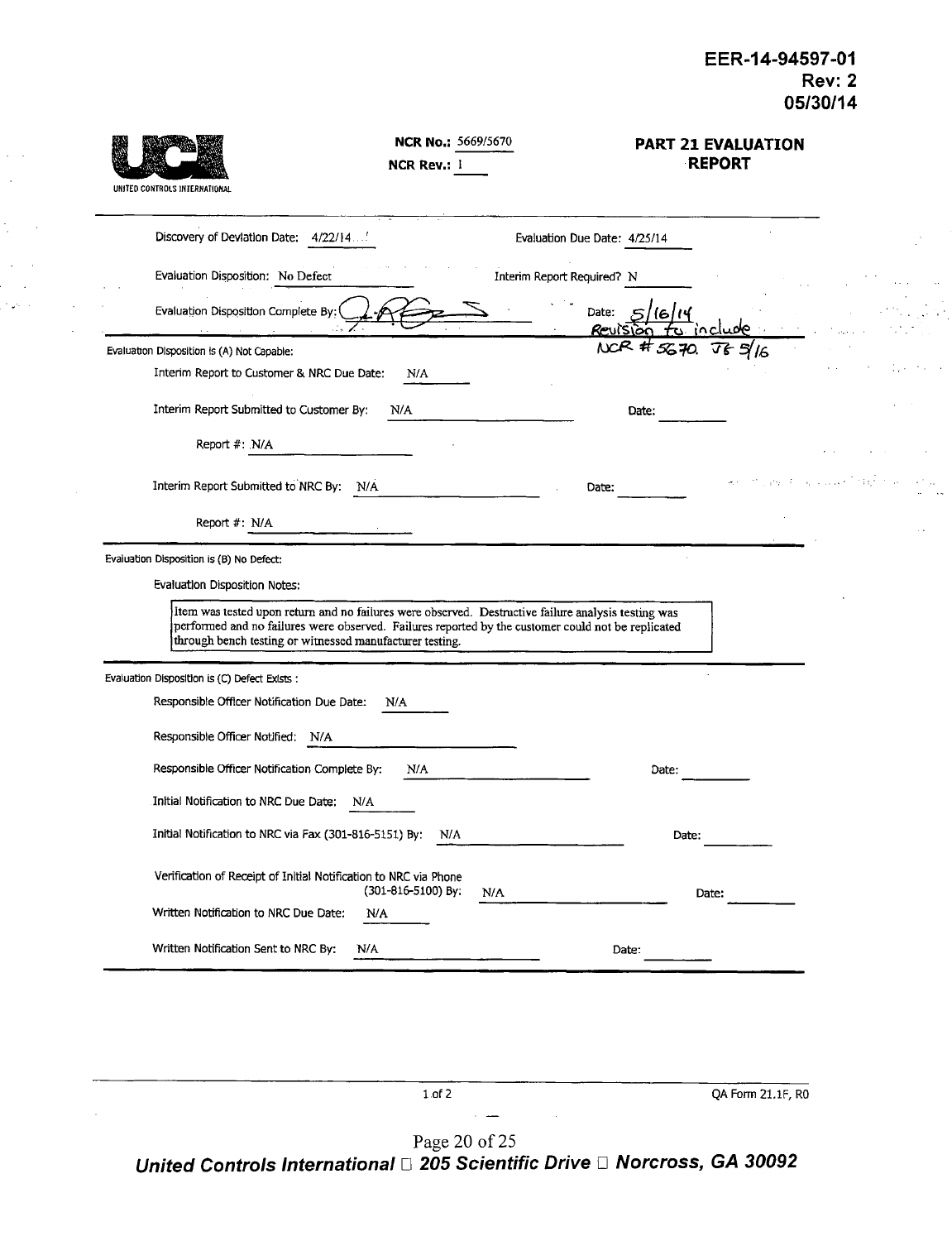$\bar{z}$ 

 $\sigma_{\rm L}^{\rm L}$  ,  $\sigma_{\rm L}$ 

 $\frac{1}{2}$  ,  $\frac{1}{2}$ 

| UNITED CONTROLS INTERNATIONAL             | NCR No.: 5669/5670<br><b>NCR Rev.: 1</b>                                            | PART 21 EVALUATION<br><b>REPORT</b><br>$\mathcal{C}$<br>$\mathbf{e}^{\mathrm{d}}$ , $\mathbf{e}^{\mathrm{d}}$ , $\mathbf{e}^{\mathrm{d}}$ |
|-------------------------------------------|-------------------------------------------------------------------------------------|-------------------------------------------------------------------------------------------------------------------------------------------|
| CAR Required? N                           | $\tau^{-1}\tau$<br>$\mathbf{r} = \mathbf{r} \times \mathbf{r}$<br>CAR Report #: N/A |                                                                                                                                           |
| Notes:<br>y.                              |                                                                                     |                                                                                                                                           |
| <b>Professor</b><br>$\mathcal{N}$ .<br>Ġ, | $\mathcal{F}_\infty$ , $\mathcal{F}_\infty$<br>$\alpha$                             |                                                                                                                                           |
| Part 21 Evaluation Complete By (QA):      |                                                                                     | Date: $.5/$                                                                                                                               |
| <b>SALE REPORT</b>                        |                                                                                     |                                                                                                                                           |
|                                           |                                                                                     |                                                                                                                                           |
|                                           |                                                                                     |                                                                                                                                           |
|                                           |                                                                                     |                                                                                                                                           |
|                                           |                                                                                     |                                                                                                                                           |
|                                           |                                                                                     |                                                                                                                                           |
|                                           |                                                                                     |                                                                                                                                           |
|                                           |                                                                                     |                                                                                                                                           |
|                                           |                                                                                     |                                                                                                                                           |
|                                           |                                                                                     |                                                                                                                                           |
|                                           |                                                                                     |                                                                                                                                           |
|                                           |                                                                                     |                                                                                                                                           |
|                                           |                                                                                     |                                                                                                                                           |
|                                           |                                                                                     |                                                                                                                                           |
|                                           |                                                                                     |                                                                                                                                           |
| $\sim$                                    |                                                                                     |                                                                                                                                           |
|                                           |                                                                                     |                                                                                                                                           |
|                                           |                                                                                     |                                                                                                                                           |
|                                           |                                                                                     |                                                                                                                                           |
|                                           |                                                                                     |                                                                                                                                           |
|                                           |                                                                                     |                                                                                                                                           |
|                                           |                                                                                     |                                                                                                                                           |
|                                           |                                                                                     |                                                                                                                                           |
|                                           |                                                                                     |                                                                                                                                           |
|                                           | $2$ of $2\,$                                                                        | QA Form 21.1F, RO                                                                                                                         |

 $\bar{z}$ 

 $\sim 10^{-1}$ 

J,

Page 21 of 25 *United Controls International [1 205 Scientific Drive* IZ *Norcross, GA 30092*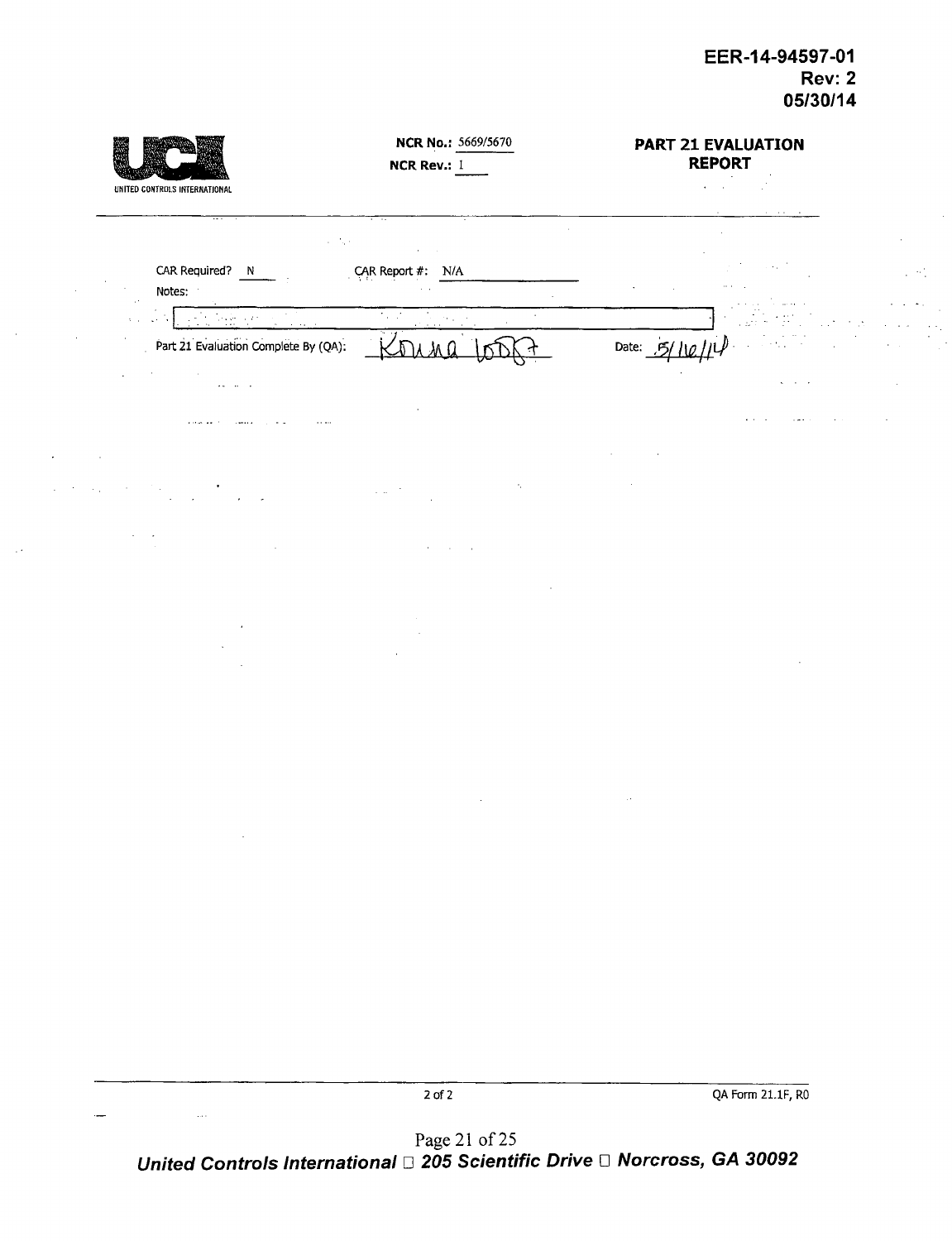| UNITED CONTROLS INTERNATIONAL                                                                                                                                                                                               | <b>NCR No.: 3905/3909</b><br><b>NCR Rev.: 1</b> |                              |          | <b>PART 21 EVALUATION</b><br><b>REPORT</b> |                  |  |
|-----------------------------------------------------------------------------------------------------------------------------------------------------------------------------------------------------------------------------|-------------------------------------------------|------------------------------|----------|--------------------------------------------|------------------|--|
| Discovery of Deviation Date: 4/22/14                                                                                                                                                                                        |                                                 | Evaluation Due Date: 4/25/14 |          |                                            |                  |  |
| Evaluation Disposition: No Defect                                                                                                                                                                                           |                                                 | Interim Report Required? N   |          |                                            |                  |  |
| Evaluation Disposition Complete By:                                                                                                                                                                                         |                                                 | Date:                        | Revision |                                            |                  |  |
| Evaluation Disposition Is (A) Not Capable:<br>Interim Report to Customer & NRC Due Date:                                                                                                                                    | N/A                                             | <b>WCG</b>                   | $790 -$  | 5/6                                        |                  |  |
| Interim Report Submitted to Customer By:                                                                                                                                                                                    | N/A                                             |                              | Date:    |                                            |                  |  |
| Report #: N/A                                                                                                                                                                                                               |                                                 |                              |          |                                            |                  |  |
| Interim Report Submitted to NRC By: N/A                                                                                                                                                                                     |                                                 | Date:                        |          |                                            | in Party<br>新闻商品 |  |
| Report #: N/A                                                                                                                                                                                                               |                                                 |                              |          | 29 J P                                     |                  |  |
| Evaluation Disposition is (B) No Defect:<br>Evaluation Disposition Notes:<br>The fuse modules were returned due to aged components. It was determined that the aged components<br>contributed to the failure of the boards. |                                                 |                              |          |                                            |                  |  |
| Evaluation Disposition is (C) Defect Exists :                                                                                                                                                                               |                                                 |                              |          |                                            |                  |  |
| Responsible Officer Notification Due Date:<br>Responsible Officer Notified: N/A                                                                                                                                             | N/A                                             |                              |          |                                            |                  |  |
| Responsible Officer Notification Complete By:                                                                                                                                                                               | N/A                                             |                              | Date:    |                                            |                  |  |
| Initial Notification to NRC Due Date:<br>N/A                                                                                                                                                                                |                                                 |                              |          | $\lambda$                                  |                  |  |
| Initial Notification to NRC via Fax (301-816-5151) By:                                                                                                                                                                      | N/A                                             |                              | Date:    |                                            |                  |  |
| Verification of Receipt of Initial Notification to NRC via Phone<br>Written Notification to NRC Due Date:<br>N/A                                                                                                            | (301-816-5100) By:                              | N/A                          |          | Date:                                      |                  |  |
| Written Notification Sent to NRC By:                                                                                                                                                                                        |                                                 |                              | Date:    |                                            |                  |  |
|                                                                                                                                                                                                                             |                                                 |                              |          |                                            |                  |  |

Ù,

P.

 $\sim$   $\sim$  $\gamma_{\rm{1.4}}$ 

 $\sim$   $\sim$ 

1 of 2 QA Form 21.1F, RO Page 22 of 25 *United Controls International* **D** *205 Scientific Drive El Norcross, GA 30092*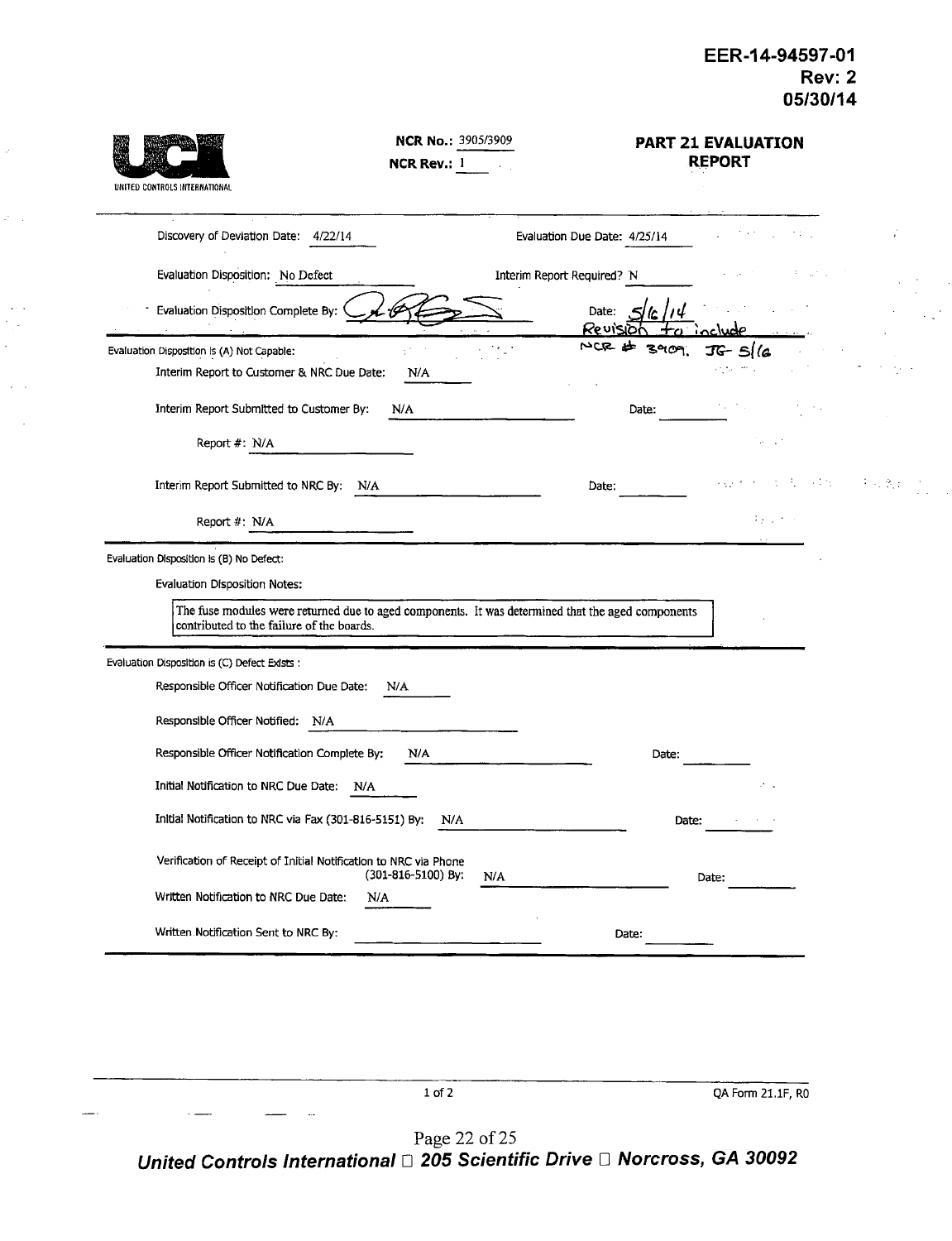$\ddot{\phantom{0}}$  $\hat{\boldsymbol{\cdot}$ 



 $\sim$  $\mathbb{R}^2$ 

 $\overline{\phantom{a}}$ 

#### NCR No.: 3905/3909 NCR Rev.: **I**

#### PART 21 **EVALUATION** REPORT

|                                      | CAR Required? N<br>Notes:                                                              | CAR Report #: N/A<br>$\sim$                                                                                                                                                             |              |                   |
|--------------------------------------|----------------------------------------------------------------------------------------|-----------------------------------------------------------------------------------------------------------------------------------------------------------------------------------------|--------------|-------------------|
|                                      |                                                                                        |                                                                                                                                                                                         |              |                   |
| $\sim$                               | Part 21 Evaluation Complete By (QA):<br>$\alpha_{\rm{eff}} \rightarrow 10$<br>$\cdots$ | onna<br>Ô.<br>$\sim 1.0$ $\sigma$<br>in an<br>$\sim$ 10 $\,$<br>$\mathcal{L} \in \mathcal{L}$<br>the common<br>10 MM<br>$\mathcal{F}(\mathcal{I})$<br>$\ddotsc$<br>$\ddot{\phantom{a}}$ | Date: $5/10$ |                   |
|                                      | $\ddotsc$                                                                              | $\mathcal{O}(\mathbb{R}^2)$                                                                                                                                                             |              |                   |
|                                      |                                                                                        | $\alpha \in \mathcal{A}$ and $\alpha$                                                                                                                                                   |              |                   |
| $\mathbb{R}^n \times \mathbb{R}^{n}$ |                                                                                        | $\bullet$<br>$\sim$ $^{\prime}$                                                                                                                                                         |              |                   |
|                                      |                                                                                        |                                                                                                                                                                                         |              |                   |
|                                      | $\cdot$                                                                                |                                                                                                                                                                                         |              |                   |
|                                      |                                                                                        |                                                                                                                                                                                         |              |                   |
|                                      |                                                                                        | $\sim$ $\sim$                                                                                                                                                                           |              |                   |
|                                      |                                                                                        |                                                                                                                                                                                         |              |                   |
|                                      |                                                                                        |                                                                                                                                                                                         |              |                   |
|                                      |                                                                                        |                                                                                                                                                                                         |              |                   |
|                                      |                                                                                        |                                                                                                                                                                                         |              |                   |
|                                      |                                                                                        |                                                                                                                                                                                         |              |                   |
|                                      |                                                                                        |                                                                                                                                                                                         |              |                   |
|                                      |                                                                                        |                                                                                                                                                                                         |              |                   |
|                                      |                                                                                        |                                                                                                                                                                                         |              |                   |
|                                      |                                                                                        |                                                                                                                                                                                         |              |                   |
|                                      |                                                                                        |                                                                                                                                                                                         |              |                   |
|                                      |                                                                                        | $2$ of $2\,$                                                                                                                                                                            |              | QA Form 21.1F, RO |

Page 23 of 25 *United Controls International* E *205 Scientific Drive El Norcross, GA 30092*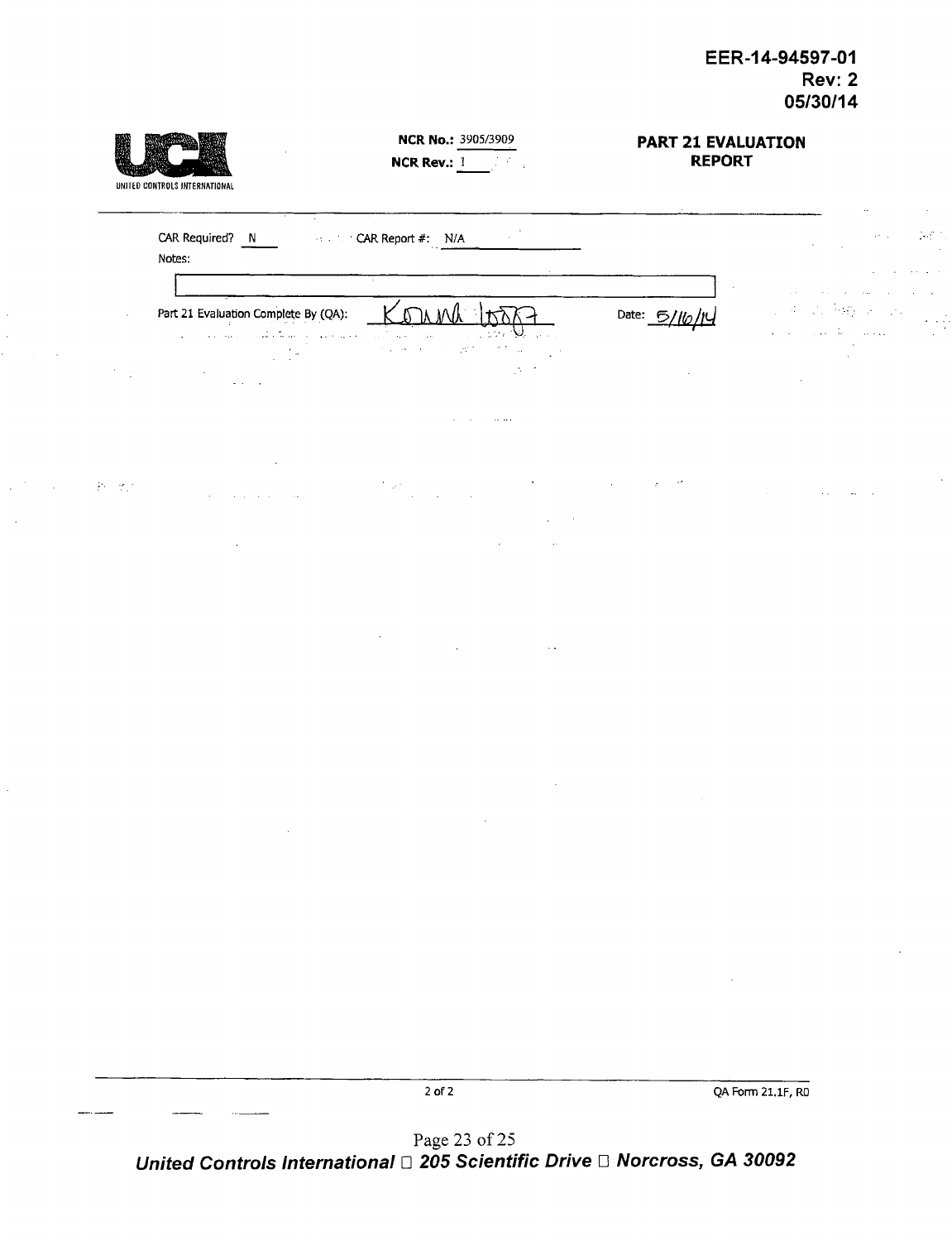| UNITED CONTROLS INTERNATIONAL                                                                                                                            | <b>NCR No.: 6916</b><br>NCR Rev.:-1 |                              | <b>PART 21 EVALUATION</b><br><b>REPORT</b> |                    |  |
|----------------------------------------------------------------------------------------------------------------------------------------------------------|-------------------------------------|------------------------------|--------------------------------------------|--------------------|--|
| Discovery of Deviation Date: 4/22/14                                                                                                                     |                                     | Evaluation Due Date: 4/25/14 |                                            |                    |  |
| Evaluation Disposition: No Defect                                                                                                                        | $\mathbf{a}$ and $\mathbf{a}$       | Interim Report Required? N   |                                            |                    |  |
| Evaluation Disposition Complete By<br>الوقات والمناقبة المعطور                                                                                           |                                     | Date:<br>revision to         | include CAR                                |                    |  |
| Evaluation Disposition Is (A) Not Capable:                                                                                                               |                                     |                              |                                            |                    |  |
| Interim Report to Customer & NRC Due Date:                                                                                                               | N/A                                 |                              |                                            |                    |  |
| Interim Report Submitted to Customer By:                                                                                                                 | N/A                                 | Date:                        |                                            |                    |  |
| Report #: N/A                                                                                                                                            |                                     |                              |                                            |                    |  |
| Interim Report Submitted to NRC By: N/A                                                                                                                  |                                     | Date:                        |                                            | $\sigma_{\rm 200}$ |  |
| Report #: N/A                                                                                                                                            |                                     |                              |                                            |                    |  |
| Further testing was completed to dedicate the hardware and no failures of the hardware were discovered.<br>Evaluation Disposition is (C) Defect Exists : |                                     |                              |                                            |                    |  |
| Responsible Officer Notification Due Date:                                                                                                               | N/A                                 |                              |                                            |                    |  |
| Responsible Officer Notified: N/A                                                                                                                        |                                     |                              |                                            |                    |  |
| Responsible Officer Notification Complete By:                                                                                                            | N/A                                 | Date:                        |                                            |                    |  |
| Initial Notification to NRC Due Date:<br>N/A                                                                                                             |                                     |                              |                                            |                    |  |
| Initial Notification to NRC via Fax (301-816-5151) By:                                                                                                   | N/A                                 | Date:                        |                                            |                    |  |
| Verification of Receipt of Initial Notification to NRC via Phone                                                                                         | (301-816-5100) By:<br>N/A           |                              | Date:                                      |                    |  |
| Written Notification to NRC Due Date:                                                                                                                    | N/A                                 |                              |                                            |                    |  |
| Written Notification Sent to NRC By:<br>N/A                                                                                                              |                                     | Date:                        |                                            |                    |  |
|                                                                                                                                                          |                                     |                              |                                            |                    |  |
|                                                                                                                                                          |                                     |                              |                                            |                    |  |
|                                                                                                                                                          |                                     |                              |                                            |                    |  |

 $\sim$ 

 $\mathcal{L}$ 

Page 24 of 25 *United Controls International [1 205 Scientific Drive* **E** *Norcross, GA 30092*

1 of 2 QA Form 21.1F, RO